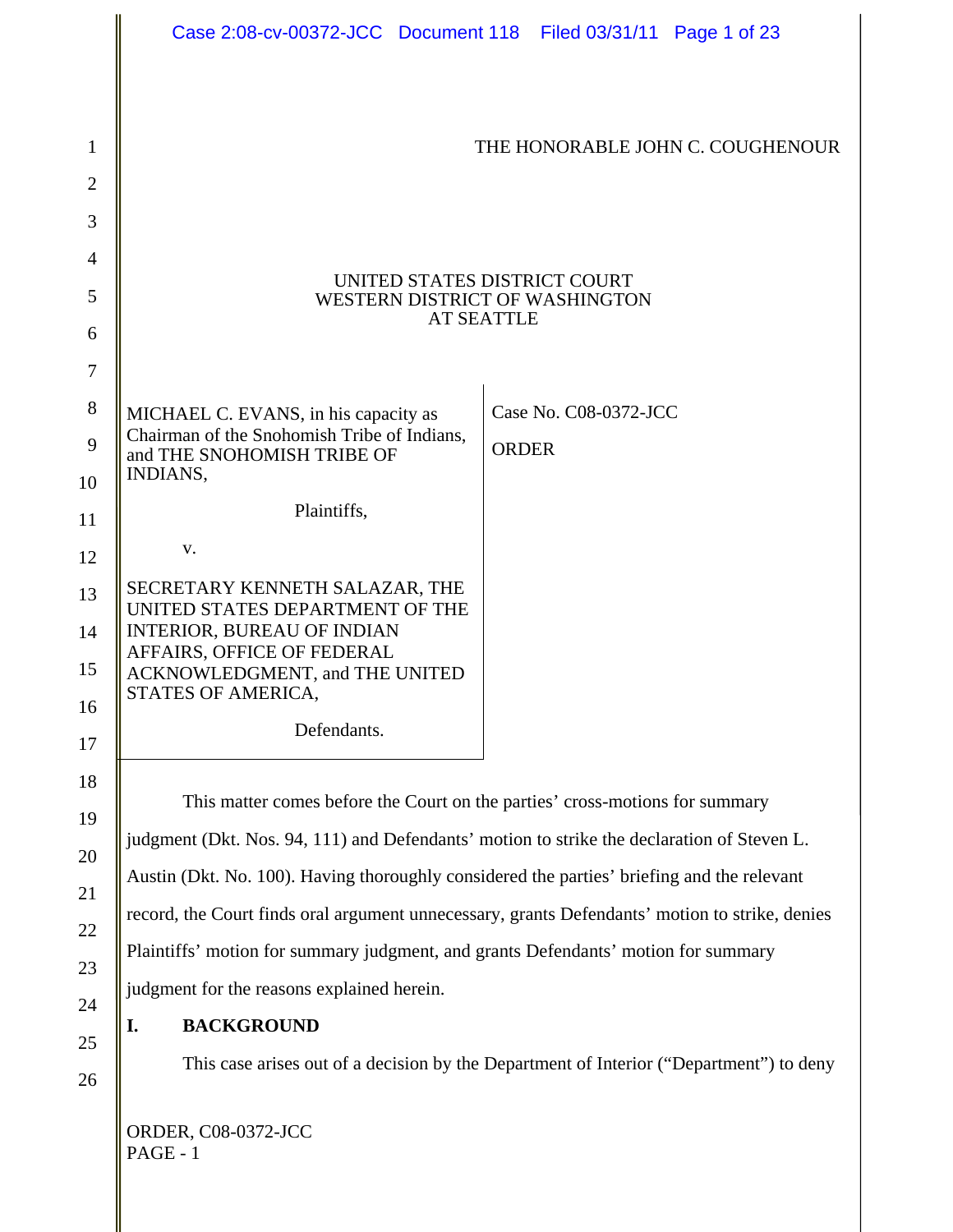1 2 3 4 5 6 7 8 9 10 11 12 13 14 15 16 17 18 19 20 21 22 23 an Indian group's petition to become a federally acknowledged tribe. Plaintiffs—the Snohomish Tribe of Indians and its chairman Michael C. Evans—claim to be the successor to the historical Snohomish tribe from the Puget Sound region of Western Washington. In 1855, the Snohomish tribe signed the Treaty of Point Elliott, which established the Tulalip reservation. Over the next several years, a substantial portion of the Snohomish tribe moved onto the Tulalip reservation ("on-reservation Snohomish"), and although other tribes moved there as well, the Snohomish remained the largest group. Plaintiffs' members are descendants of Indian women who married white settlers during this period, but Plaintiffs' ancestors never moved onto the reservation. In 1926, a group consisting of both on- and off-reservation Snohomish created an organization that pursued treaty claims on behalf of Snohomish descendants ("1926 organization"). Many of Plaintiffs' ancestors belonged to this organization, which remained active until at least 1935. That same year, the various tribes residing at Tulalip, including the Snohomish, elected to reorganize under a single tribal government ("Tulalip Reorganization"). The resulting entity, known as the "Tulalip Tribes," has since been federally acknowledged but has never included any of Plaintiffs' ancestors. Plaintiffs characterize the 1935 Tulalip Reorganization as having caused a "rift" between the onreservation and off-reservation Snohomish. They insist that the 1926 organization was the official governing body of the Snohomish tribe and that its off-reservation members including Plaintiffs' ancestors—continued to conduct tribal affairs after the on-reservation members "defected" to the Tulalip Tribes. Plaintiffs formally incorporated in 1950, creating the entity that continues to the present, though they describe this event as simply a "reorganization" of the 1926 organization. Plaintiffs, in effect, argue that they represent the "true" Snohomish tribe.

24 25 26 Federal acknowledgment establishes a government-to-government relationship between the United States and the acknowledged tribe. 25 C.F.R. § 83.2. An acknowledged tribe becomes a domestic dependent nation with inherent sovereign authority independent of the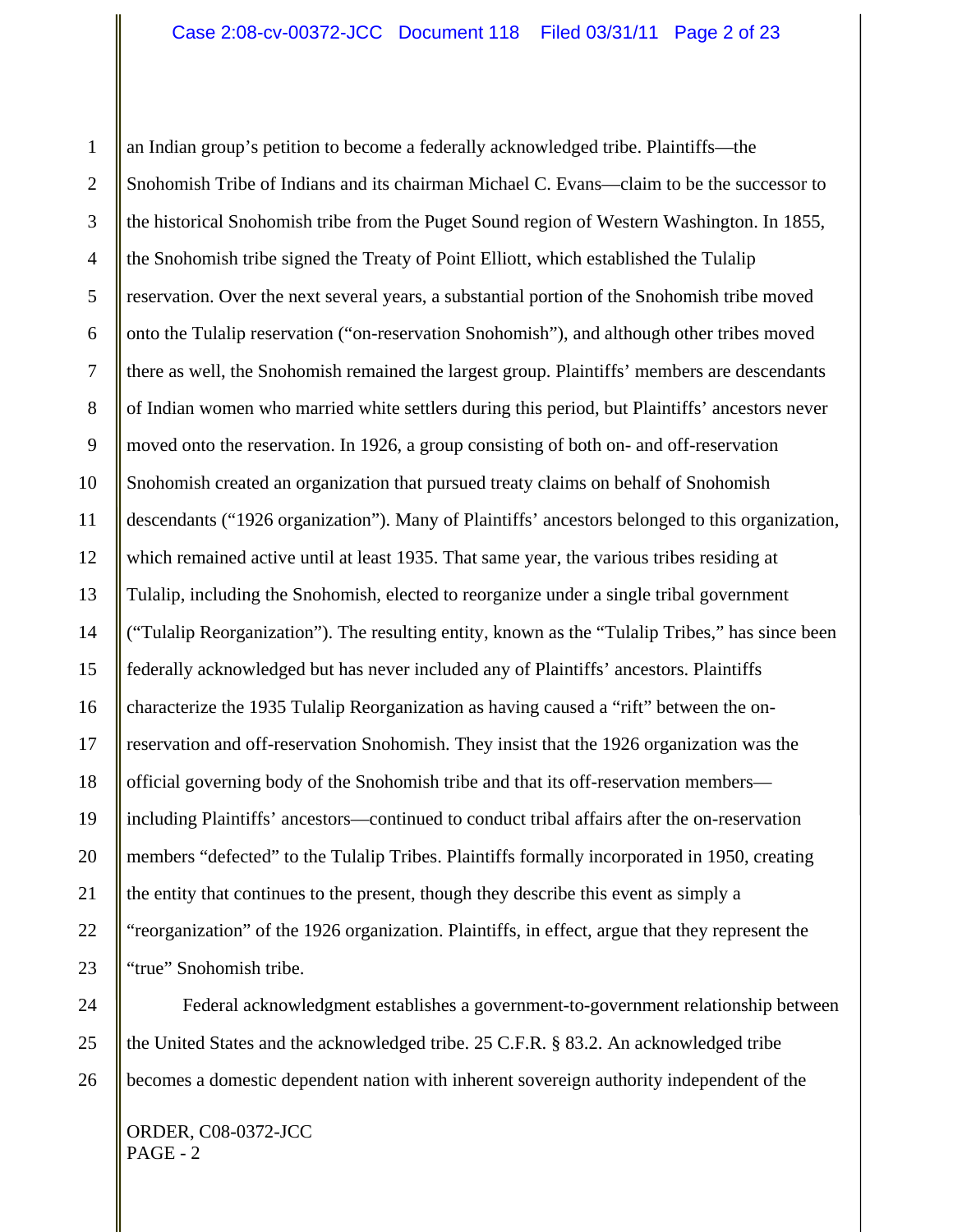United States and independent of the state in which it is located. *Cherokee Nation v. Georgia*, 30 U.S. 1 (1831). However, "an American Indian tribe does not exist as a legal entity unless the federal government decides that it exists." *Kahawaiolaa v. Norton*, 386 F.3d 1271, 1273 (9th Cir. 2004). Acting pursuant to congressional authorization, the Department has promulgated acknowledgment regulations to define what constitutes an Indian tribe. *See James v. U.S. Dept. of Health and Human Services*, 824 F.2d 1132, 1137–38 (D.C. Cir. 1987); *Miami Nation of Indians of Indiana, Inc. v. Babbit*, 887 F. Supp. 1158, 1165 (N.D. Ind. 1995).

8 9 10 11 12 13 14 15 16 17 18 19 To become an acknowledged tribe under the current regulations, a petitioning group must satisfy seven mandatory criteria: (a) the group has been identified as an American Indian entity on a substantially continuous basis since 1900, (b) a predominant portion of the group comprises a distinct community and has existed as a community from historical times until the present, (c) the group has maintained political influence or other authority over its members as an autonomous entity from historical times until the present, (d) the group has a governing document, (e) the group's membership is composed of individuals who descend from a historical Indian tribe, (f) the group's membership is composed of persons who are not members of an acknowledged tribe, and (g) the group's status as a tribe is not precluded by congressional legislation. 25 C.F.R. § 83.7. The acknowledgment regulations place the burden on a petitioner to prove each criterion with evidence that "establishes a reasonable likelihood of the validity of the facts relating to that criterion." *Id.* § 83.6(d).

20

21

1

2

3

4

5

6

7

### **II. PROCEDURAL HISTORY**

22 23 24 25 26 Plaintiffs first requested federal acknowledgment in 1975. The Department promulgated the acknowledgment regulations in 1978 and, after reviewing Plaintiffs' petition under those standards, issued a Proposed Finding against acknowledgment in 1983. 48 Fed. Reg. 15,540 (April 11, 1983). The Department concluded that Plaintiffs had failed to meet four of the seven mandatory criteria. Specifically, it determined that the Plaintiffs' group had not been identified as an American Indian entity before 1950 (criterion 83.7(a)), that it had never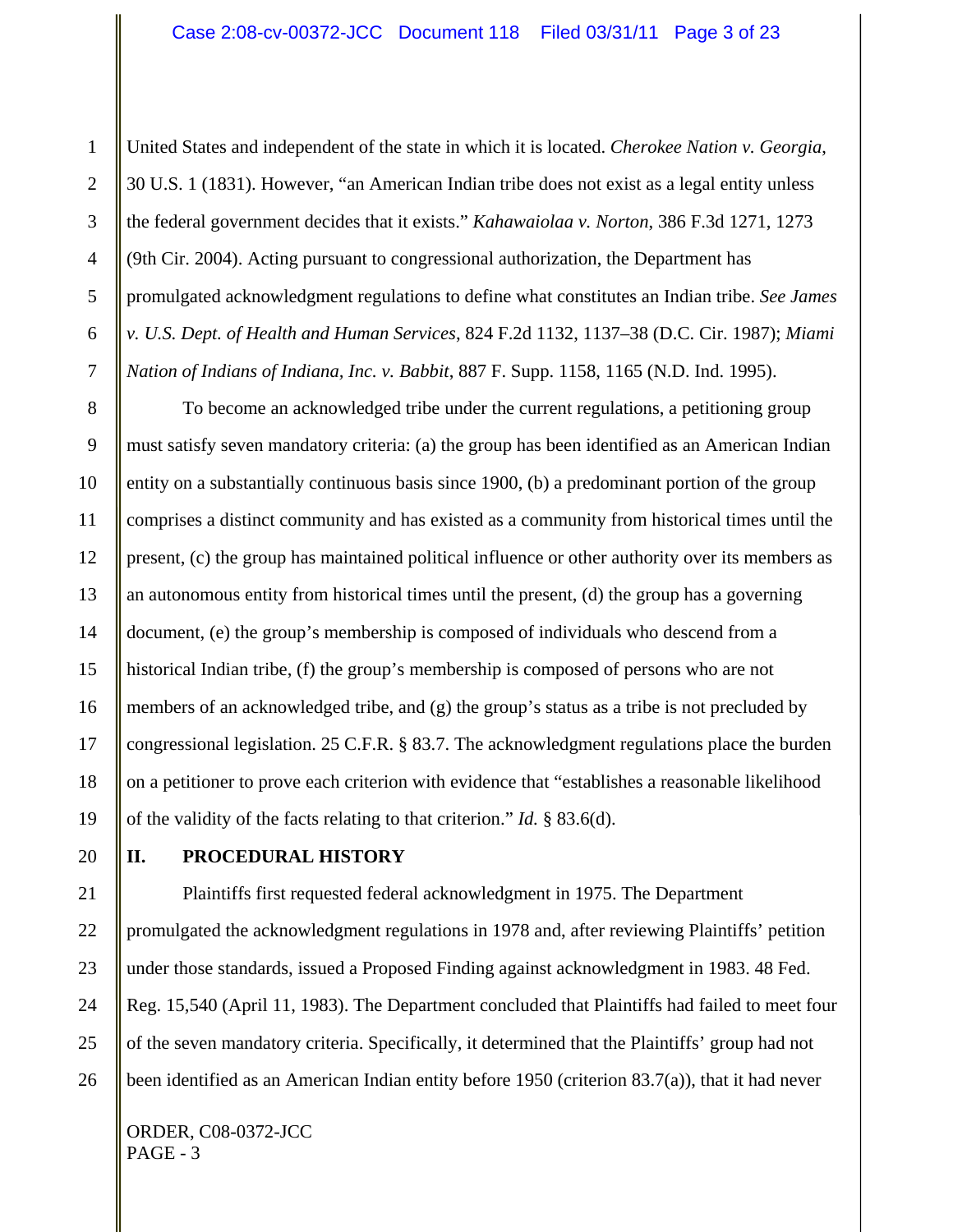1 2 3 4 5 6 7 8 9 10 11 12 13 formed a distinct community (criterion 83.7(b)), that it had never exercised significant political authority over its members (criterion  $83.7(c)$ ), and that a significant portion of its membership (41 percent) could not establish Snohomish descent (criterion 83.7(e)). At Plaintiffs' request, the Department extended the comment period indefinitely. In 1994, the Department revised its acknowledgment regulations, changing a number of procedural requirements but leaving the substantive criteria largely unaltered. Plaintiffs elected to proceed under these revised regulations, and in 1999 they submitted their comments to the Proposed Finding along with additional evidence. The Department reviewed these submissions and issued its Final Determination in 2003. 68 Fed. Reg. 68942 (Dec. 10, 2003). The Department found that an additional ten percent of the group's members had demonstrated Snohomish descent, but concluded that this still failed to meet the tribal-descent criterion. Its other findings remained unchanged. Because Plaintiffs did not meet four of the seven mandatory criteria, the Department denied their petition for acknowledgment. This suit followed.

14 15 16 17 18 19 20 21 22 23 24 In Count One of the Complaint, Plaintiffs challenge the Final Determination as arbitrary and capricious under the Administrative Procedures Act ("APA"). In Count Two, they claim that the Department violated their procedural-due-process rights by failing to evaluate their petition under the proper standards. In Count Three, they claim that the Department discriminated against them on the basis of race and gender, thereby violating their equal-protection rights. Plaintiffs now ask this Court to set aside the agency decision and declare that the federal government acknowledges them as an Indian tribe. Because the Court concludes that the Department's evaluation was neither arbitrary nor capricious for three of the contested criteria, it rejects Plaintiffs' APA claim. The Court also concludes that the Department applied the proper standards and did not discriminate against Plaintiffs in any way. Accordingly, the Court rejects Plaintiffs' due-process and equal-protection claims.

- **III. APPLICABLE LAW**
- 26

25

# **A. Summary Judgment**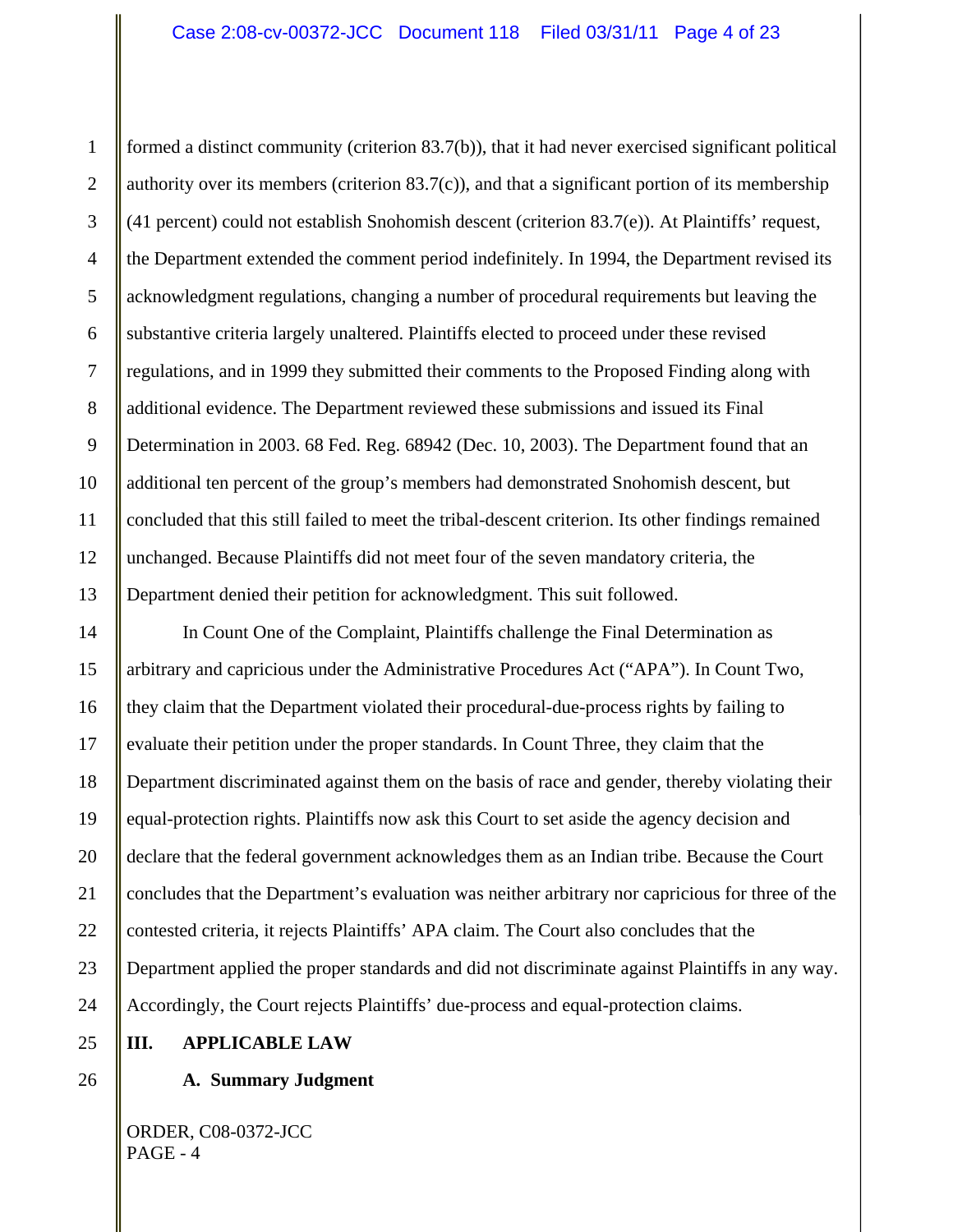1 2 3 4 5 6 7 8 12 13 Summary judgment is appropriate if there is no genuine issue as to any material fact and the moving party is entitled to judgment as a matter of law. Fed. R. Civ. P. 56(c). A material fact is one that "might affect the outcome of the suit under the governing law," and an issue is genuine when "the evidence is such that a reasonable jury could return a verdict for the nonmoving party." *Anderson v. Liberty Lobby, Inc.*, 477 U.S. 242, 248 (1986). The moving party bears the initial responsibility of informing the Court of the basis for its motion and identifying those portions of the record that demonstrate the absence of a genuine issue of material fact. *Celotex Corp. v. Catrett*, 477 U.S. 317, 323 (1986). To defend against the motion, the nonmoving party must then establish a genuine issue for trial by pointing to specific evidence along with its location in the record. *Orr v. Bank of Am., NT & SA*, 285 F.3d 764, 774–75 (9th Cir. 2002). A moving party is entitled to judgment as a matter of law if the nonmoving party fails to make a sufficient showing on an element essential to its case and with respect to which it bears the burden of proof. *Celotex*, 477 U.S at 322–23.

#### **B. Standard of Review**

Under the APA, a court may set aside an agency decision only if it is found to be "arbitrary, capricious, an abuse of discretion, or otherwise not in accordance with law." 5 U.S.C. § 706(2)(A). An agency decision is "arbitrary and capricious" if the agency (1) relied on a factor that Congress did not intend it to consider, (2) failed to consider an important factor or aspect of the problem, (3) failed to articulate a rational connection between the facts found and the conclusions made, (4) supported the decision with a rationale that runs counter to the evidence or is so implausible that it could not be ascribed to a difference in view or the product of agency expertise, or (5) made a clear error in judgment. *Cal. Energy Comm'n v. Dep't of Energy*, 585 F.3d 1143, 1150–51 (9th Cir. 2009). Agency action is valid if the agency considered the relevant factors and articulated a rational connection between the facts found and the choices made. *Lands Council v. McNair*, 629 F.3d 1070, 1074 (9th Cir. 2010).

A reviewing court may not reweigh the evidence before the agency. *See Lockheed* 

### ORDER, C08-0372-JCC PAGE - 5

14

15

16

17

18

19

20

21

22

23

24

25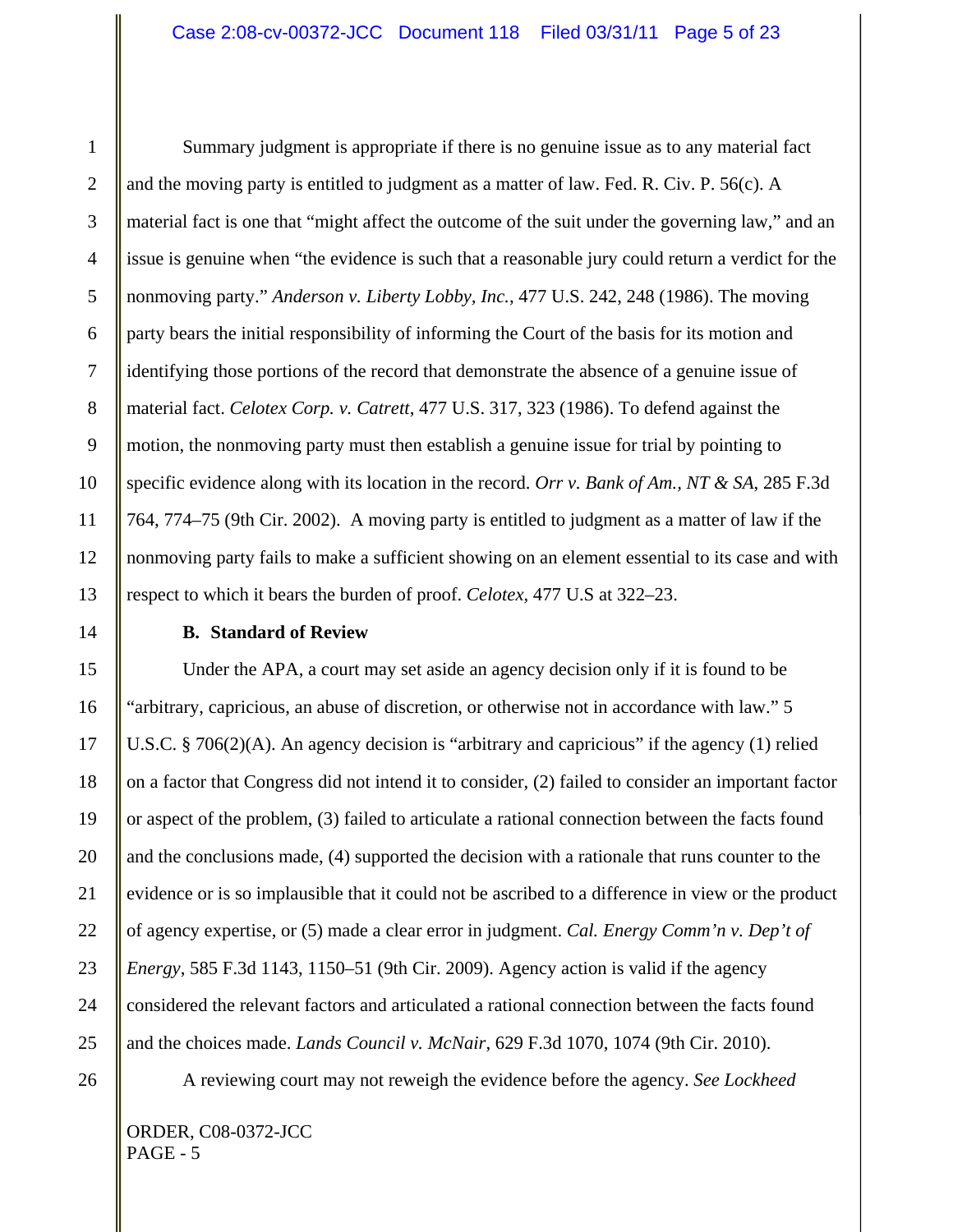1 2 3 4 5 6 7 8 *Shipbuilding v. Director, OWCP*, 951 F.2d 1143, 1146 (9th Cir. 1991). The agency's factual findings are reviewed for substantial evidence and will not be disturbed unless the evidence presented would compel a reasonable finder of fact to reach a contrary result. *Herrera v. U.S. Citizenship & Immigration Servs.*, 571 F.3d 881, 885 (9th Cir. 2009). If the evidence contained in the administrative record is susceptible to more than one rational interpretation, a reviewing court may not substitute its judgment for that of the agency. *Hensala v. Dep't of Air Force*, 343 F.3d 951, 955–56 (9th Cir. 2003). An agency's interpretation of its own regulations is controlling unless "plainly erroneous or inconsistent with the regulation." *Auer v. Robbins*, 519 U.S. 452, 461 (1997).

10

# **IV. DISCUSSION**

## **A. Motion to Strike**

Before reaching Plaintiffs' substantive claims, the Court must determine the scope of the record. The Department moves to strike the declaration of Steven L. Austin, arguing that it is outside the administrative record and therefore beyond the scope of judicial review. Judicial review of agency action is generally limited to review of the administrative record. *Animal Defense Council v. Hodel,* 840 F.2d l432, 1436 (9th Cir.1988). The Ninth Circuit allows consideration of extra-record materials in four circumstances: (1) if necessary to determine whether the agency has considered all relevant factors and has explained its decision, (2) when the agency has relied on documents not in the record, (3) when supplementing the record is necessary to explain technical terms or complex subject matter, and (4) when the plaintiffs make a showing of agency bad faith. *Northcoast Envtl. Ctr. v. Glickman*, 136 F.3d 660, 665 (9th Cir. 1998). None of those circumstances apply here.

24 25 26 Plaintiffs assert that the declaration helps to explain intermarriage with whites, which they argue is a complex anthropological concept. The proper role of such extra-record declarations is not to provide a subjective analysis of the context and significance of complex concepts, but rather to provide objective definitions and explanations of subject matter with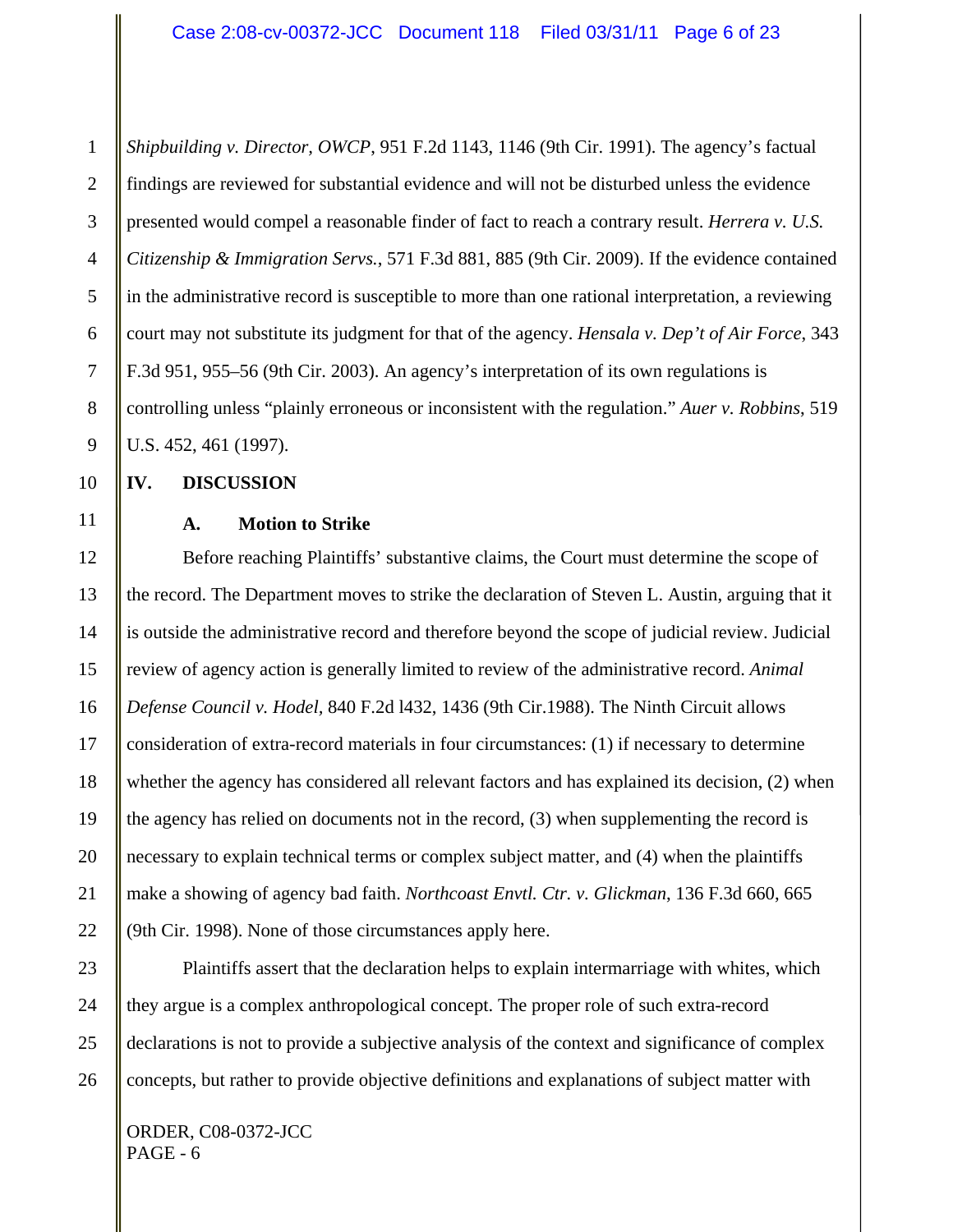1 2 3 4 5 which a limited group of specialists has any familiarity. An Anthropologist such as Professor Austin can provide the Court with insightful analysis about context and history interracial marriage, but the Court does not need assistance understanding what the concept means. Thus, Professor Austin's declaration is not a proper exception to the rule that this Court should not consider extra-record evidence.

Plaintiffs also argue for a fifth exception that would allow extra-record evidence to show "contemporaneous constructions" of the agency's regulations. The Ninth Circuit does not recognize this exception, but even if it did, Dr. Austin's declaration provides no insight into the Department's interpretations beyond what is already contained in the record. The declaration is nothing more than expert testimony criticizing the weight that the Department gave to particular pieces of evidence. It is therefore stricken.

12

13

14

15

16

17

18

6

7

8

9

10

11

### **B. "Identification" Criterion**

Criterion 83.7(a) requires proof that "[t]he petitioner has been identified as an American Indian entity on a substantially continuous basis since 1900." 25 C.F.R. § 83.7(a). Identifications must come from a source "other than the petitioner itself or its members." *Id.* The Department states that its practice is to require at least one identification every ten years. (Dkt. No. 94 at 16.) Plaintiffs challenge the Department's conclusion that they failed to meet this criterion for the years 1900 through 1949.

19 20 21 22 23 24 25 26 Plaintiffs first argue that the Department failed to take into account the historical context of the Snohomish tribe in the period between 1900 and 1934. Specifically, they contend that before the 1935 Tulalip Reorganization, the "historical" Snohomish tribe consisted of individuals living both on and off the reservation, so any reference to a "Snohomish tribe" before 1935 would qualify as an external identification of their ancestors. There is no dispute that some Snohomish tribal members lived outside the reservation. There is also no dispute that Plaintiffs' ancestors included individuals of Snohomish descent who lived outside the reservation. However, it does not follow that Plaintiffs' ancestors—by virtue of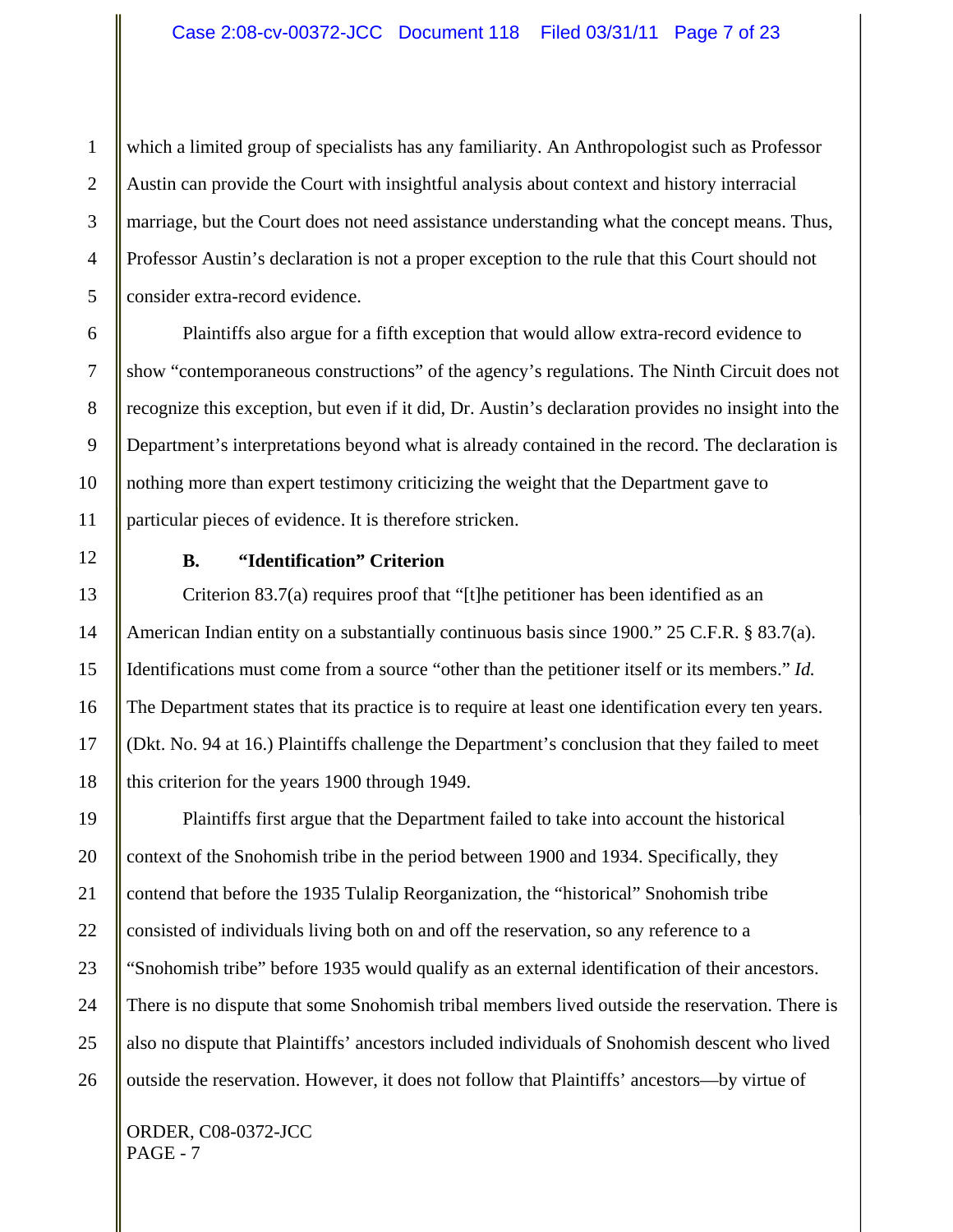their descent—were necessarily Snohomish *tribal members*. Indeed, the Department found that Plaintiffs' ancestors, with few exceptions, had not maintained ties with the historical Snohomish tribe. (*See* FD Summ. at 22.)

The administrative record shows that the Department thoroughly considered the historical circumstances and explained its decision. Plaintiffs cite two letters as evidence that their ancestors "intermingled" with the on-reservation Snohomish. (Dkt. No. 111 at 24.) The Department addressed both of these in the Final Determination and rationally concluded that they tended to *disprove* Plaintiffs' theory. (FD at 3–4, 16.) Language from the letters and the responses thereto suggest that Plaintiffs' ancestors—whom the authors referred to as "citizen Indians"—did not associate with the on-reservation Snohomish and had in fact integrated into non-Indian communities. (*Id.*)

12 13 14 15 16 17 18 19 20 21 22 23 24 Furthermore, the Department found no evidence that the Tulalip Reorganization "split" the historical Snohomish tribe into separate on- and off-reservation factions, as Plaintiffs contend. (FD at 27–30.) In fact, the Department noted many conspicuous gaps in the record where one would expect to see evidence of such a split. For example, there was no evidence of any opposition to the Tulalip Reorganization from any off-reservation Snohomish group, even though an off-reservation Snoqualmie group had opposed the move. (FD at 29–30.) Minutes from the 1926 organization's meetings appear consistently in the record until the year 1935, after which none can be found. (*See* FD at 56.) Following reorganization, the Tulalip Tribes sent letters to off-reservation Indian groups in order to clear up dual-enrollment issues, but no letters were sent to any off-reservation Snohomish group. (FD at 31–32.) After considering all of the available evidence, the Department decided that pre-1935 references to the "Snohomish tribe" did not constitute external identifications of Plaintiffs' ancestors, and it articulated a rational explanation for doing so. Its decision was neither arbitrary nor capricious.

25 26 Plaintiffs also argue that the Department failed to consider the effect that the Tulalip Reorganization, the Great Depression, and World War II would have on external

ORDER, C08-0372-JCC PAGE - 8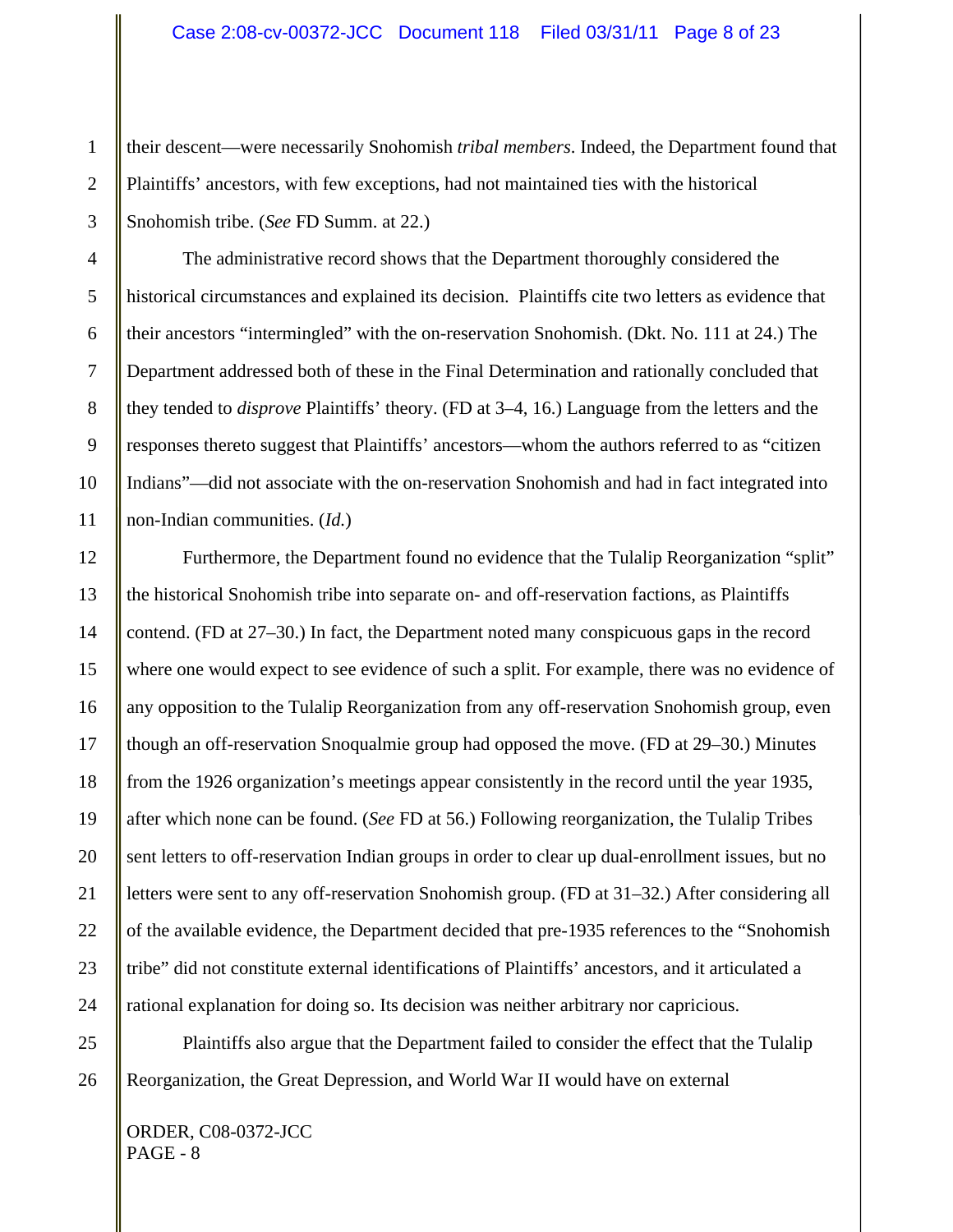1 2 3 4 5 6 7 8 9 10 11 identifications between 1935 and 1949. They contend that these events are responsible for a decline in tribal activity and caused confusion over whether the "Snohomish tribe" had been absorbed into the newly formed Tulalip Tribes. The Final Determination shows that the Department took these events into consideration and rationally concluded that they did not warrant a departure from the normal identification requirements. The Department found identifications of other Indian entities during this time period, despite the economic and wartime circumstances. (FD at 29–32.) The Department also addressed the evidence of confusion and found that it further undermined the theory of a distinct off-reservation entity. (FD at 28.) In a series of letters, the Internal Revenue Service mistook the 1926 organization for the Snohomish tribe itself, but the Tulalip superintendent resolved this confusion in 1938 by explaining that the 1926 "corporation" had not held any meetings in two or three years. (*Id.*) This is particularly damaging to Plaintiffs' theory that the 1926 organization represented the governing body of the historical Snohomish tribe and continued to exist after 1935. The historical circumstances cannot account for the total absence of external identifications during this period, and it was not arbitrary for the Department to so conclude.

Next, Plaintiffs argue that the Department ignored three pieces of evidence indicating that an off-reservation Snohomish group continued to hold tribal-council meetings through 1949. The first—a 1975 interview—is simply a self-identification by a group member, so it cannot be used to satisfy criterion 83.7(a). The second—a 1950 letter—references only events from that year, and therefore falls outside the disputed timeframe. The third—a 1934 letter—is addressed in the Final Determination, and although the letter references the 1926 organization, it does not indicate that Tulalip officials viewed it as an off-reservation Snohomish entity. (FD at 26–27.) The Department considered the relevant evidence.

26 Finally, Plaintiffs argue that the Department contravened the regulations by construing fluctuations in tribal activity against them. Plaintiffs appear to be referring to 25 C.F.R. § 83.6(e), which states that "[f]luctuations in tribal activity during various years shall not in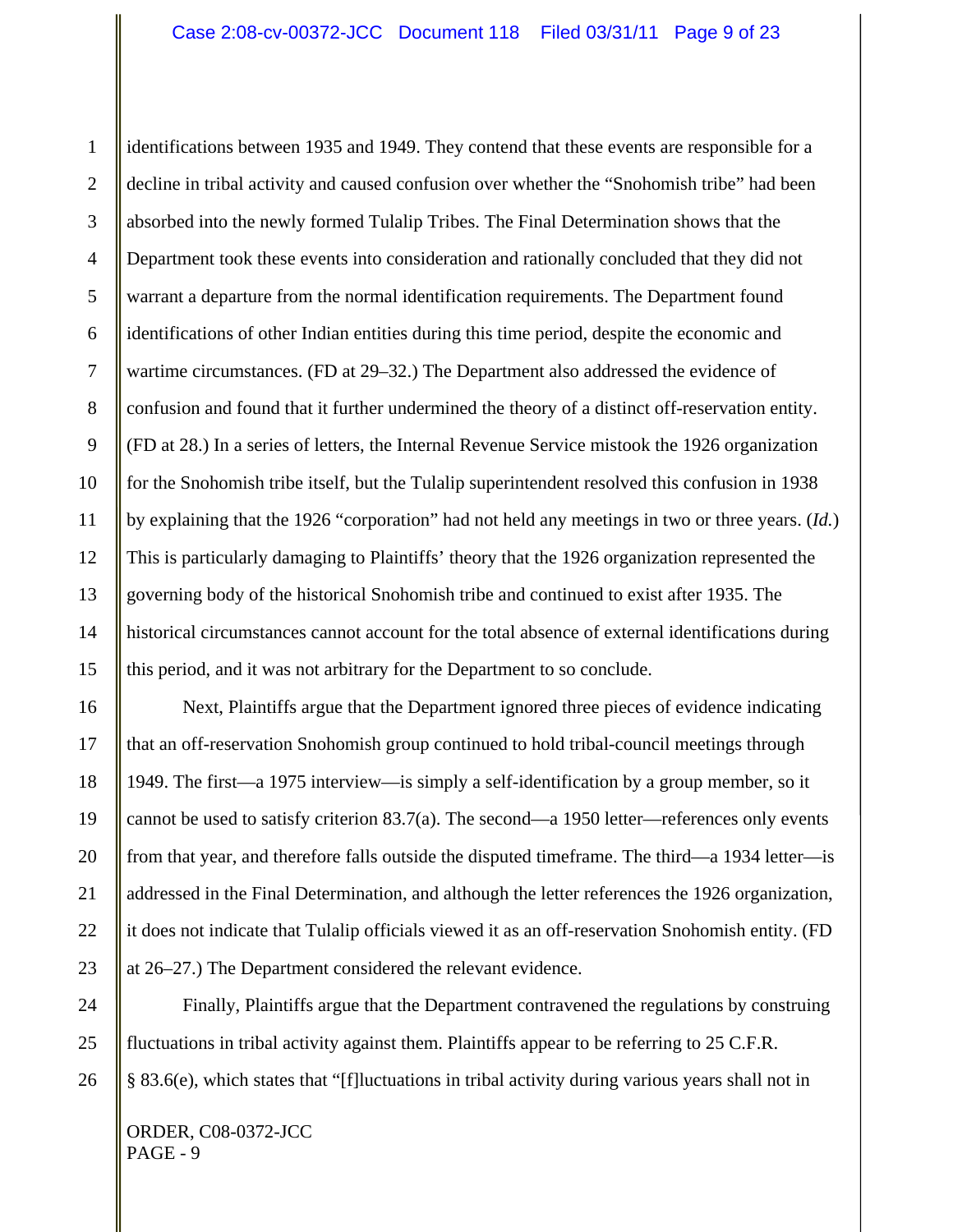1 2 3 4 5 6 7 8 9 10 11 themselves be a cause for denial of acknowledgment under these criteria." However, the Department correctly points out that this provision applies only to the "community" and "political authority" criteria; it does not affect the "identification" analysis under criterion 83.7(a). *See* 25 C.F.R. § 83.6(e). Nevertheless, criterion 83.7(a) states that "[e]vidence that the group's character as an Indian entity has from time to time been denied shall not be considered to be conclusive evidence that this criterion has not been met." Even so, the Department did not base its decision merely on periodic denials of the group's identity. Plaintiffs failed to produce a single external identification from the first half of the twentieth century, and the Department therefore concluded that Plaintiffs had not been identified as an American Indian entity on a "substantially continuous" basis. This conclusion was neither arbitrary nor capricious.

12 13

## **C. "Community" Criterion**

14 15 16 17 18 19 20 Criterion 83.7(b) requires proof that "[a] predominant portion of the petitioning group comprises a distinct community and has existed as a community from historical times until the present." 25 C.F.R. § 83.7(b). A "community" is "any group of people which can demonstrate that consistent interactions and significant social relationships exist within its membership and that its members are differentiated from and identified as distinct from nonmembers." *Id.*  § 83.1. The regulations state that "community" is to be understood "in the context of the history, geography, culture and social organization of the group." *Id.* Plaintiffs challenge the Department's conclusion that they did not meet this criterion at any time between 1855 and the present.

25

26

Plaintiffs set forth a laundry list of evidence that they claim the Department completely ignored in its community analysis. That list includes (1) evidence of ancestral marriages, (2) evidence of community participation by "collateral" relatives on the Tulalip reservation, (3) a 1987 Socio-Economic survey, (4) a Social Network survey, and (5) evidence of additional group activities including annual meetings, cultural events, and fundraisers. A cursory review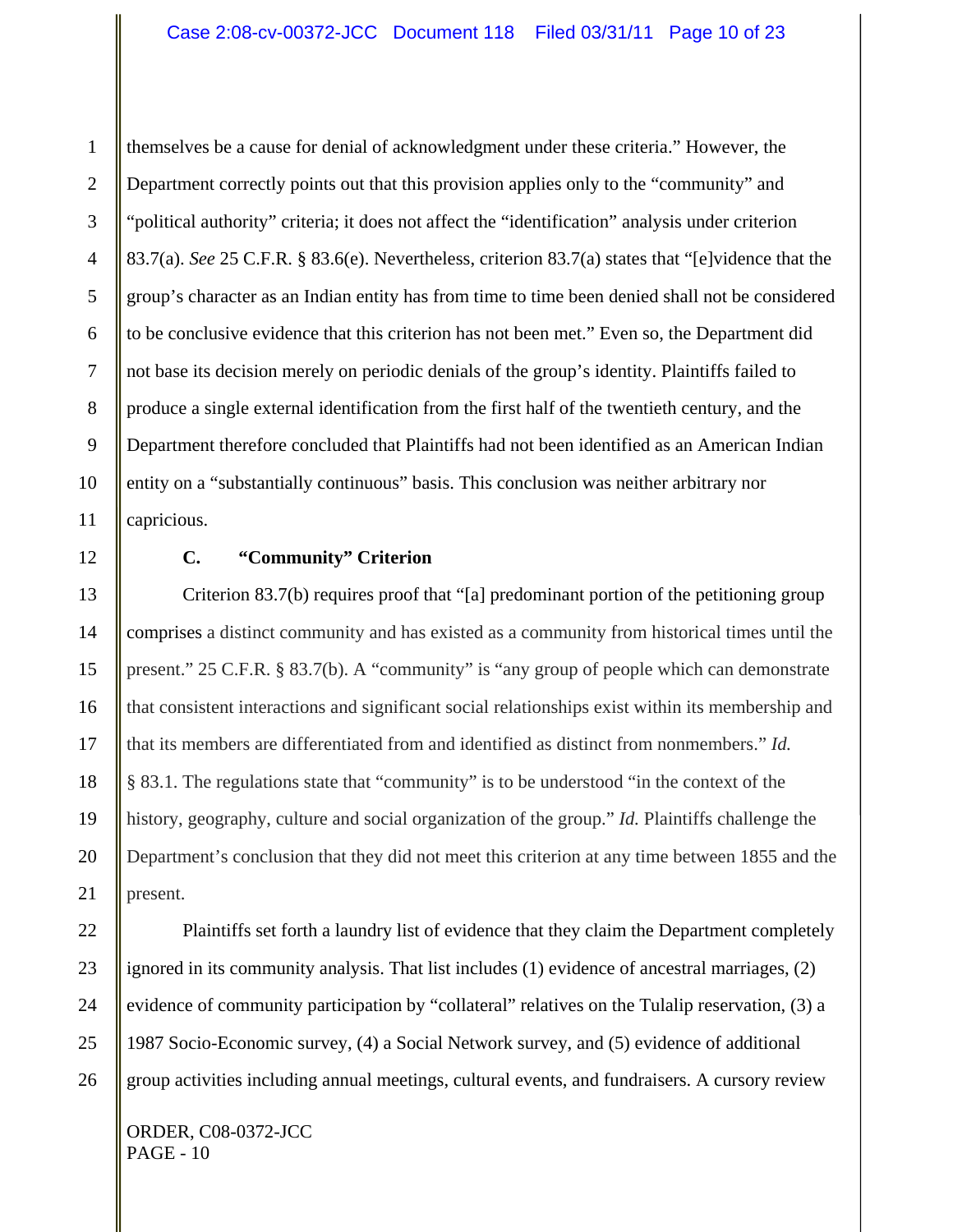of the Final Determination reveals that these claims are baseless.

11 12 13 The Department discussed at length the evidence of ancestral marriages and concluded that it did not establish "community." (FD Summ. at 26–29.) Marriage patterns and familial relationships are both relevant to the 83.7(b) analysis because they permit an inference that individuals consistently interacted with one another. Plaintiffs offered a chart that purported to show marriages between their ancestors and Snohomish tribal members or other Indians. However, this evidence contained inconsistencies and included many individuals with no descendants in the current group. (FD Summ. at 29.) In addition, most of the claimed marriages lacked any supporting documentation and therefore could not be verified. (*Id.*) The marriages that could be verified were almost exclusively between Plaintiffs' ancestors and non-Indians (*Id.*), but such marriages do not constitute evidence of community under the regulations. *See* 25 C.F.R. § 83.7(b)(1)(i). The Department did not ignore Plaintiffs' chart; it simply concluded that it was unreliable.

14 15 16 17 18 19 20 21 22 As to the evidence of "collateral" relatives, Plaintiffs attempted to show that their ancestors were related to the on-reservation Snohomish and were therefore part of the same "community." They argue that the activities of these on-reservation Snohomish members therefore qualify as evidence that their group has met criterion 83.7(b). Plaintiffs' ancestors were certainly "related" to the on-reservation Snohomish insofar as they descended from a common ancestor, but the Department determined that the familial relationships between the groups were too distant to permit an inference of social interaction. (FD Summ. at 27.) Therefore, absent evidence of actual interaction, the Department concluded that Plaintiffs had failed to prove the existence of a "distinct community" before 1935. (*Id.*)

23 24 25 26 Plaintiffs are correct that the Department failed to consider the 1987 Socio-Economic survey, but this is only because Plaintiffs never submitted it to the Department. The administrative record reveals that Plaintiffs submitted a summary of the results, not the survey itself. Without more, the Department had no way of conducting any meaningful evaluation of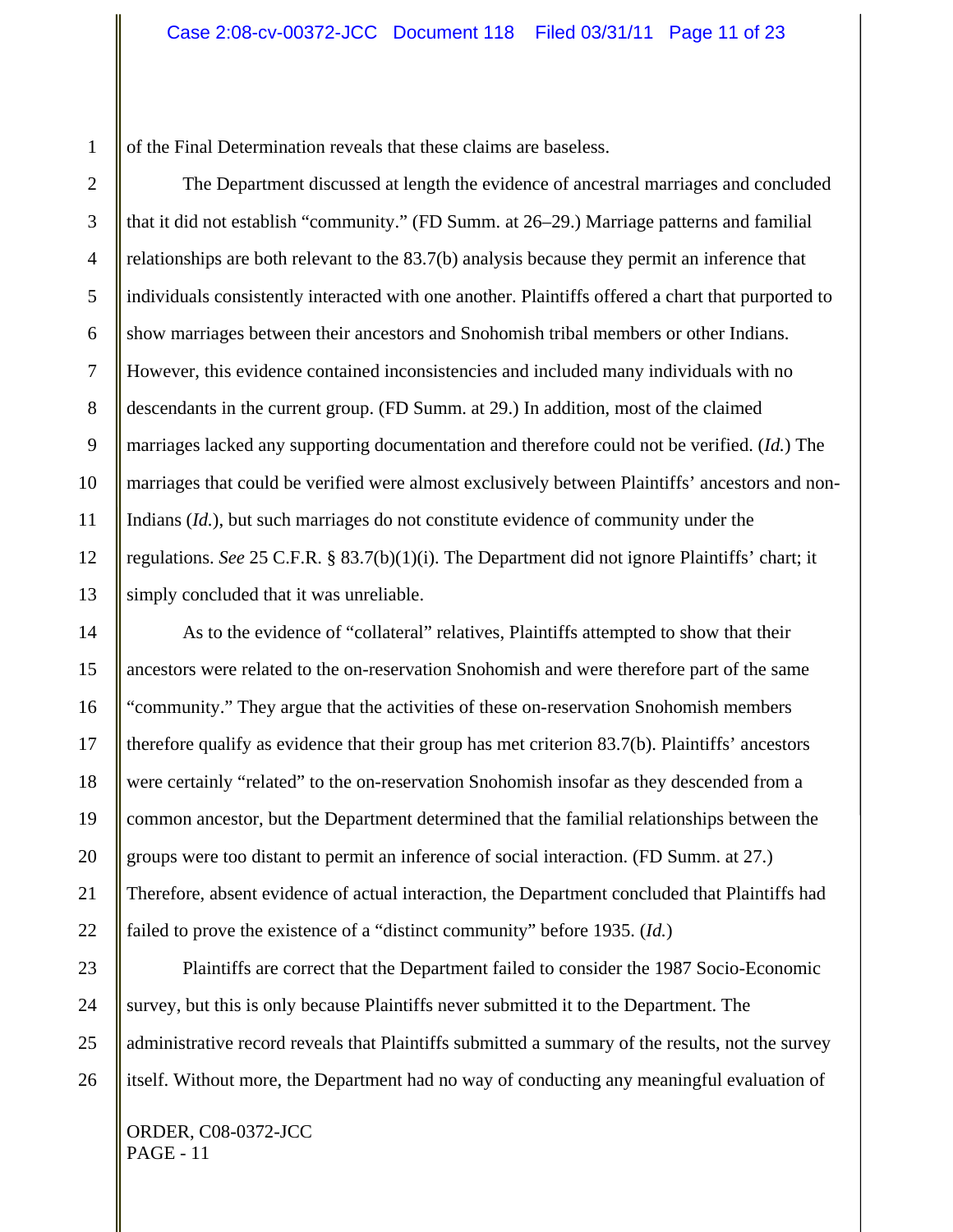this evidence and therefore properly disregarded it. The Department nonetheless considered the Social Network survey conducted by Dr. Helen Norton and ultimately rejected its conclusions. (*See* FD at 66–69.) As the Final Determination points out, Dr. Norton's survey was plagued by many glaring design flaws that prevented the Department from drawing any useful inferences from the data. (FD at 67–69.) The Department therefore concluded that the survey was not a legitimate instrument for measuring social interaction among Plaintiffs' members. (FD at 69.)

The Department considered the other activities cited by Plaintiffs and concluded that they were not enough to establish the level of community necessary to satisfy criterion 83.7(b). (*See* FD at 63–74.) The Final Determination points out that many of these events, such as the powwows and naming ceremonies, did not begin until very recently and are mostly symbolic. (FD at 70–71.) Only a small portion of the group's widely dispersed members attended such events. (FD at 70–71.) The Department has shown that it thoroughly considered all of the relevant evidence.

Plaintiffs next claim that the Department did not give proper weight to a substantial body of evidence, including (1) a report by Dr. Norton, (2) interviews and affidavits of group members describing their upbringing in Snohomish communities, (3) the formation of the 1926 organization, (4) the political activities of the Bishop family, and (5) evidence of funerals being attended by both on- and off-reservation Snohomish. It bears repeating that a reviewing court is not permitted to reweigh the evidence presented to an agency; as long as the agency provided a rational explanation for its actions, the decision will be upheld. *See Lockheed Shipbuilding v. Director, OWCP*, 951 F.2d 1143, 1146 (9th Cir. 1991).

The Department clearly articulated why it found the Norton report to be of little value. The report hypothesized that children of pioneer men and Snohomish women were primarily influenced by the Indian side of the family—and therefore maintained ties with the tribe because their white fathers had traveled to the area alone and had no family there. (FD at 40). However, the Department found that these children were raised in predominantly white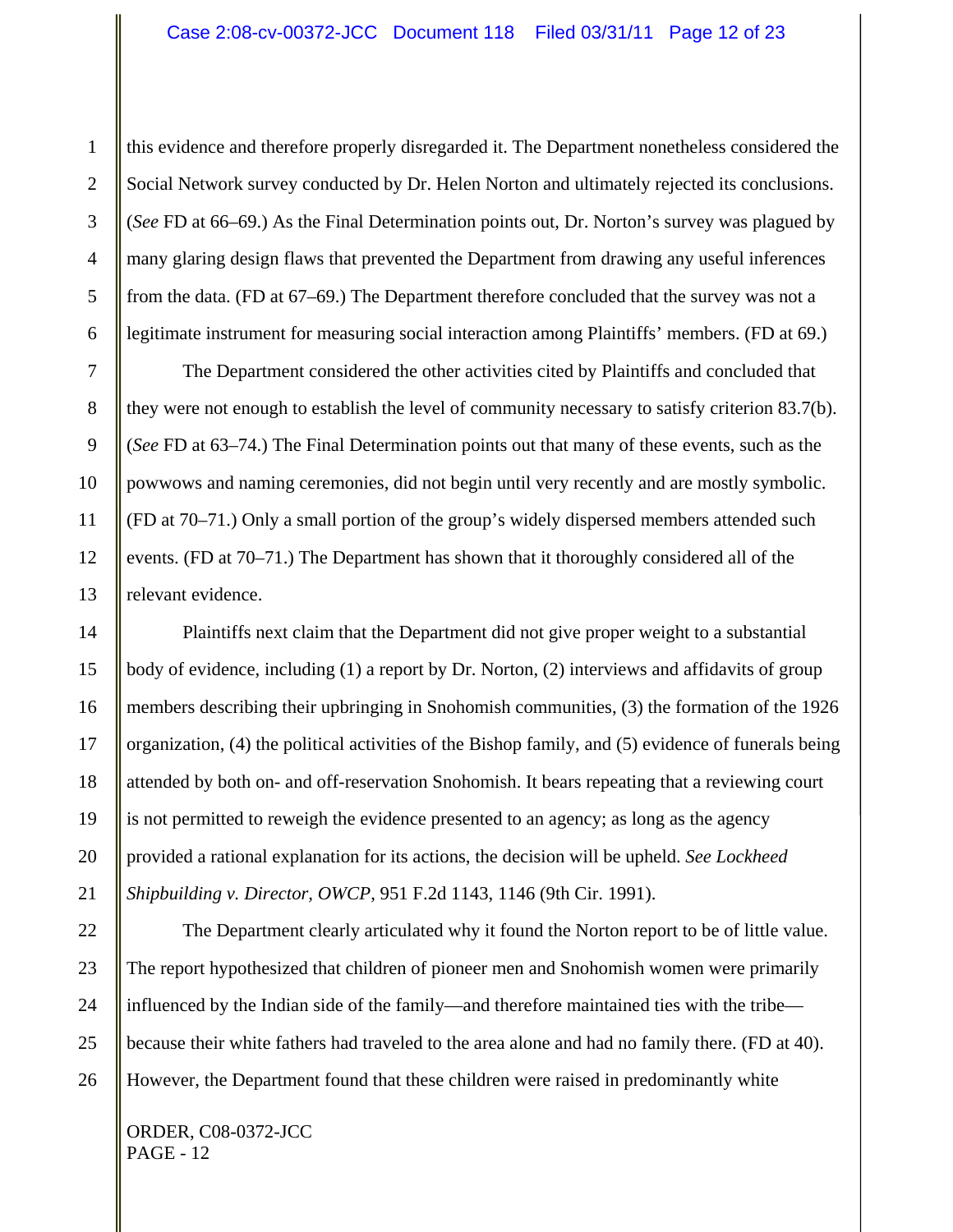communities and that their Indian mothers did not have relatives in the area either. (FD at 40– 41.) Because both parents had moved to a new area and had no relatives nearby, Dr. Norton's conclusion was merely speculative. The Department offered a rational explanation for discounting the Norton report and therefore did not act arbitrarily.

14 15 16 17 18 19 The Department also discussed the interviews and affidavits at length and found that they did not demonstrate the existence of a distinct community. (*See* FD at 56–61.) At the outset, the Department noted several factors that called their accuracy into question. Most of the interviews were conducted in the presence of a prominent group leader, which may have influenced the responses. (FD at 56.) Furthermore, all of the interview subjects were over age 60 at the time of their interview and were asked to recall events from their childhood. (FD at 57.) The Department further noted that some of the statements from the interviews and affidavits tended to refute the notion that a distinct community existed. For example, most of the interview subjects indicated that they had distanced themselves from the full-blood Indians in their neighborhoods and had instead associated with non-Indians. (FD at 58–59.) Nor did they describe any separate "mixed-blood" Indian community. (FD at 59.) Most of subjects denied having ever experienced discrimination on account of their Snohomish identity. (FD at 58–59.) The activities they described were mostly family or extended-family events, rather than tribal events. (FD Summ. at 32.) The Department concluded that this evidence did not satisfy criterion 83.7(b), and it fully explained its reasoning.

26

The Department also explained its reasons for concluding that the 1926 organization did not represent a "community." The record indicates that the organization was primarily involved in pursuing litigation, and it appears to have disbanded following an adverse court ruling in 1935. (FD at 52, 56.) The criteria for enrollment in the organization were vague, and its membership included people who could not demonstrate Snohomish ancestry. (FD at 52.) Those who enrolled became eligible to share in a potential monetary judgment, which may help to explain the group's diverse membership. (*See* PF at 24; FD at 102.) In fact, some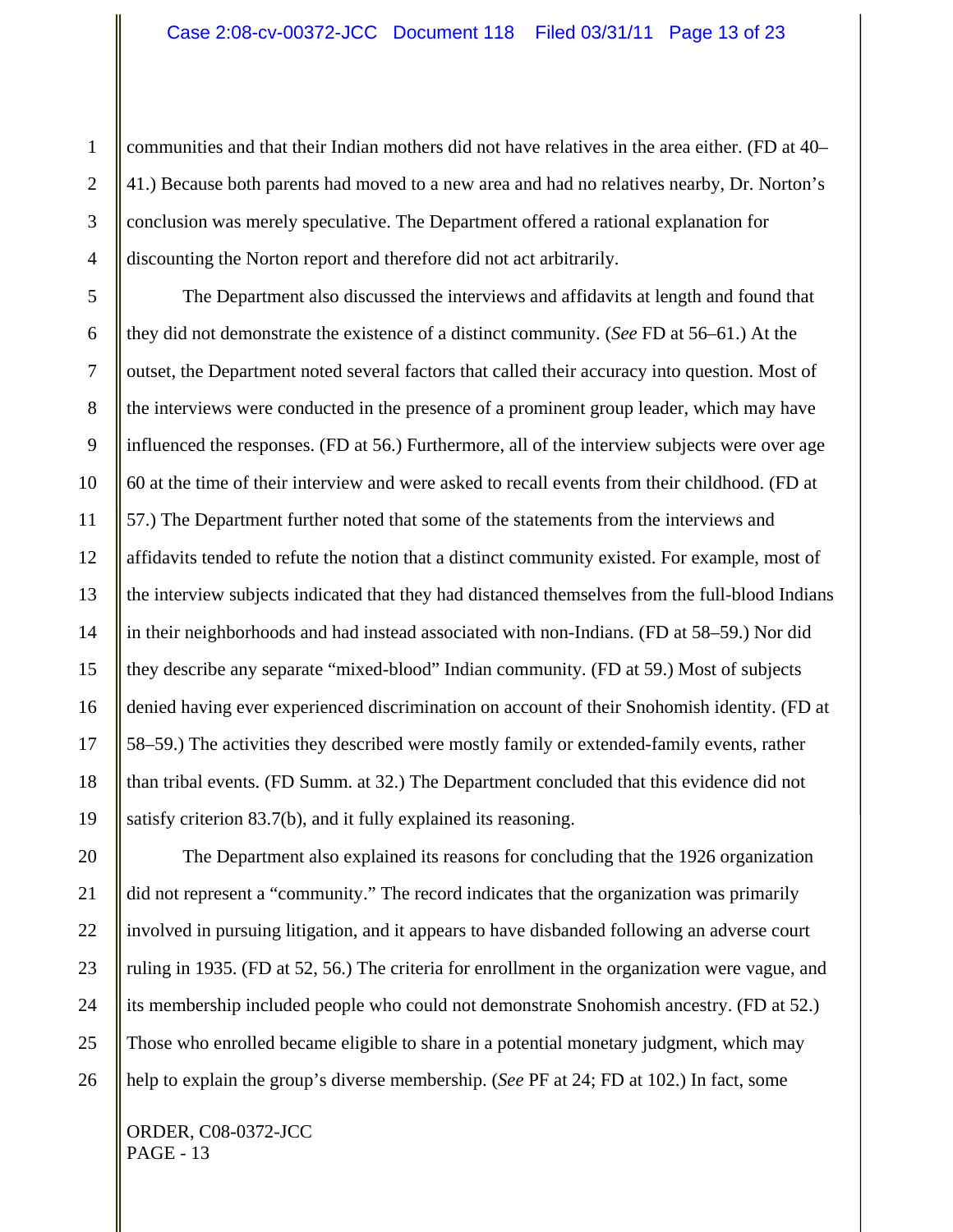individuals joined after being turned down in other claims settlements. (FD at 52.) There was even evidence that the on-reservation Snohomish members were becoming frustrated by the inclusion of so many unfamiliar people. (FD at 53.) Based on this evidence, it was rational for the Department to conclude that the organization was not evidence of a community.

The Department also explained why it gave little weight to the activities of Thomas and William Bishop. (*See* FD at 49–52.) Thomas was an advocate for all landless Indians in Washington State, regardless of tribal affiliation, and he never identified himself as a leader of any Snohomish group. (FD at 49.) Although Plaintiffs identify the Chimacum area as being a key Snohomish population center, the writings of Thomas Bishop make no mention of any Snohomish community in Chimacum, despite mentioning other tribes in that area. (FD at 49.) William Bishop was an off-reservation Snohomish who served as president of the 1926 organization, but beyond this had no involvement in Snohomish affairs. (FD at 50–51.) The Department's conclusion that these facts did not demonstrate the existence of a Snohomish community was neither arbitrary nor capricious.

20 21 22 The Department also acknowledged the fact that William Bishop's funeral in 1934 was attended by William Shelton, an on-reservation Snohomish, and noted that Bishop's sons later attended Shelton's funeral. (FD at 53.) However, this was virtually the only evidence that any social relationships existed between Plaintiffs' ancestors and the on-reservation Snohomish. The Department rationally concluded that these two funerals did not, by themselves, establish that a "predominant portion" of the group existed as a distinct community in the years leading up to the Tulalip Reorganization. Because the Department gave valid reasons for weighing the evidence as it did, its actions were neither arbitrary nor capricious.

23 24 25 26 Plaintiffs next argue that there is no evidence to support the Department's findings that the second- and third-generation mixed-blood Snohomish in the Chimacum area integrated into the white community and that there was little contact between the four main Snohomish population centers. In the Final Determination, the Department notes that the Chimacum

ORDER, C08-0372-JCC PAGE - 14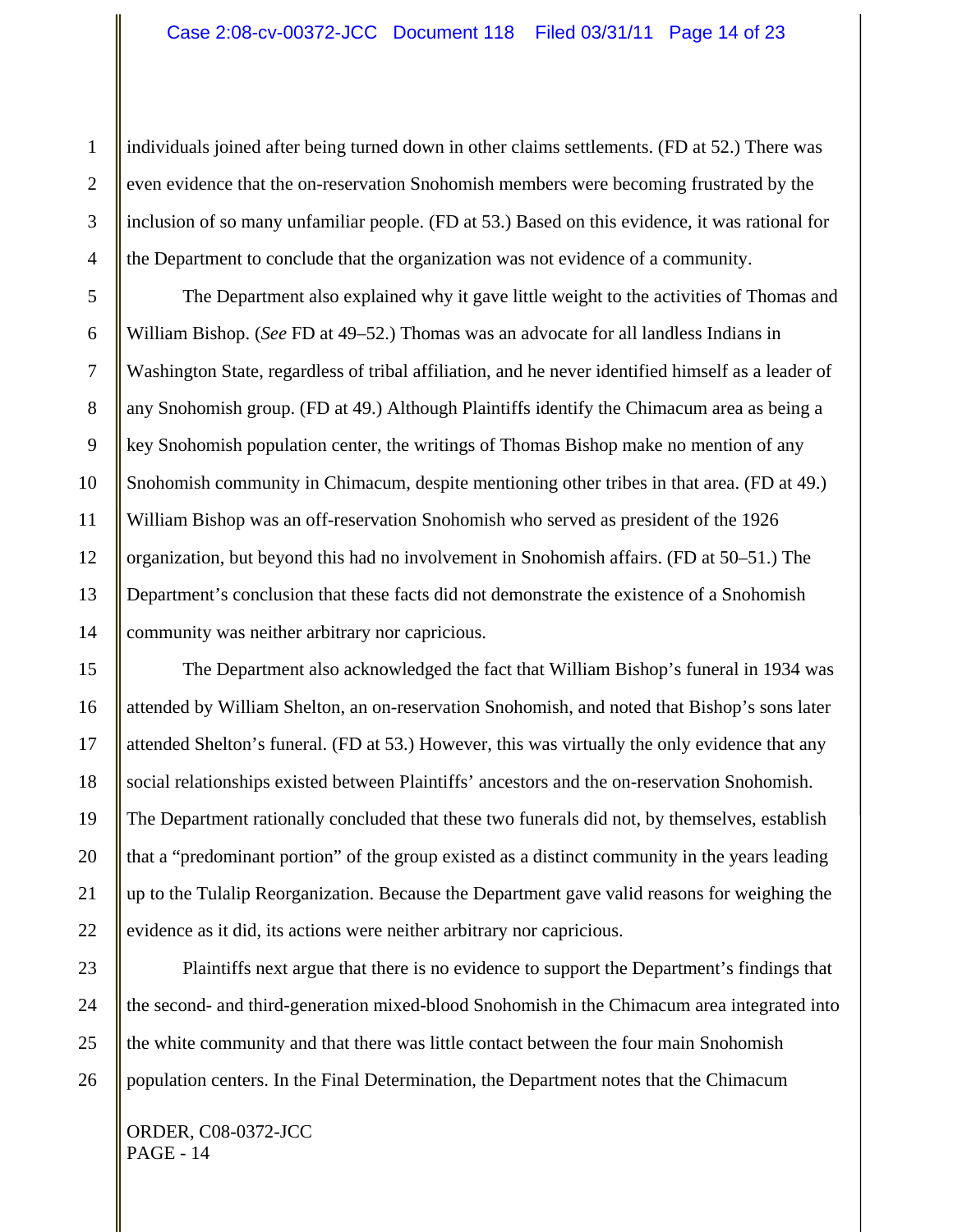1 2 3 4 5 6 7 8 9 10 11 12 13 Snohomish spoke no language other than English, attended the same public schools as white children, and did not belong to any predominantly Indian churches or other social institutions that would distinguish them from the white community. (FD at 43–44.) Furthermore, women as well as men from these later generations married non-Indians, indicating more integration than the preceding generation, in which only women had married non-Indians. (FD at 44.) With respect to the contact between locations, Plaintiffs presented no evidence that their ancestors made any specific visits to other locations before 1915, and the Department noted the significant time such trips would have required. (FD at 41.) Individuals from different locations did not marry each other to any significant degree, and the Department noted that the constant influx of non-Indians to the Chimacum area would give Plaintiffs' ancestors more local options for social interaction. (FD at 44–45.) The Department found that contact between the four Snohomish locations was therefore unlikely. Because the evidence presented does not compel a contrary result, the Department's findings will not be disturbed.

14 15 16 17 18 19 20 21 22 23 24 25 Finally, in response to the Department's conclusion that the group's current members do not form a community, Plaintiffs argue that it is arbitrary to require an Indian group to demonstrate social interactions outside of the organization's official events. This, they claim, ignores the cultural realities of landless tribes. However, the Department has the authority to define what constitutes a "tribe," and it need not cater that definition to the cultural realities of any particular group. The acknowledgment regulations represent a policy choice by the Executive Branch to establish a government-to-government relationship with only those groups that represent a distinct community. The regulatory definition of "community" includes both "consistent interactions" and "significant social relationships," and the Department interprets this to mean more than common attendance at organized events. Because this interpretation is not plainly erroneous, it is controlling here. A landless group may find it difficult to maintain social ties, but this does not exempt it from the "community" requirement.

26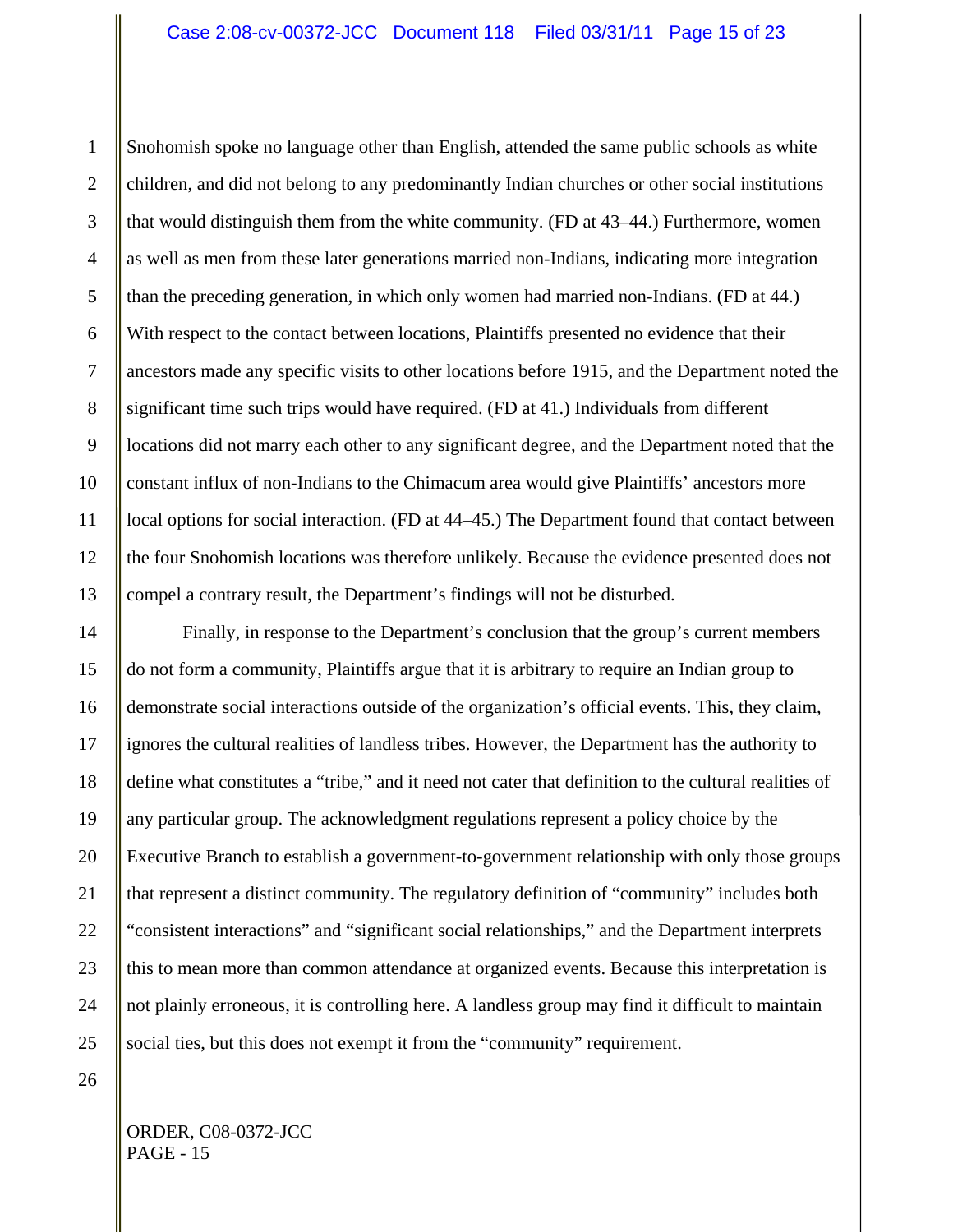#### **D. "Political Authority" Criterion**

Criterion 83.7(c) requires proof that "[t]he petitioner has maintained political influence or authority over its members as an autonomous entity from historical times until the present." 25 C.F.R. § 83.7(c). Plaintiffs challenge the Department's conclusion that they did not meet this criterion at any time between 1855 and the present.

Plaintiffs fault the Department for failing to recognize the unique nature of Snohomish "authority." According to Plaintiffs, the Snohomish "historically had no 'government' as we understand the term to mean." (Dkt. No. 111 at 44.) Instead, they claim, Snohomish "political authority" has always consisted of "cultural preservation, education, and social interaction." (*Id.* at 40.) It is true that the exercise of political authority is to be understood "in the context of the history, geography, culture and social organization of the petitioning group." 25 C.F.R. § 83.1. However, this does not mean that any traditional group activities can be recast as examples of "authority." Plaintiffs' argument presupposes the existence of a quality specifically intended to distinguish tribes from non-tribes. In any event, however, the Department considered the political structure of the Snohomish tribe as it existed in 1855. The Department found that, although the tribe did not have strong central leadership, each village was largely autonomous and had its own chief. (FD at 81.) The Department looked for evidence of this type of organization among Plaintiffs' ancestors and found none. (*See* FD at 85.)

Plaintiffs next contend that the Department disregarded evidence of political authority for the years 1935 through 1949 simply because it was not documentary in nature. Plaintiffs submitted a number of interviews to show that the 1926 organization continued to exist and hold tribal council meetings after the Tulalip Reorganization. Plaintiffs correctly point out that nothing in the regulations *requires* the use of documentary evidence, and the Department has stated that "[p]ast decisions have used oral history extensively." 59 Fed. Reg. 9280, 9289 (Feb. 25, 1994). However, it is clear in this case that the Department thoroughly examined the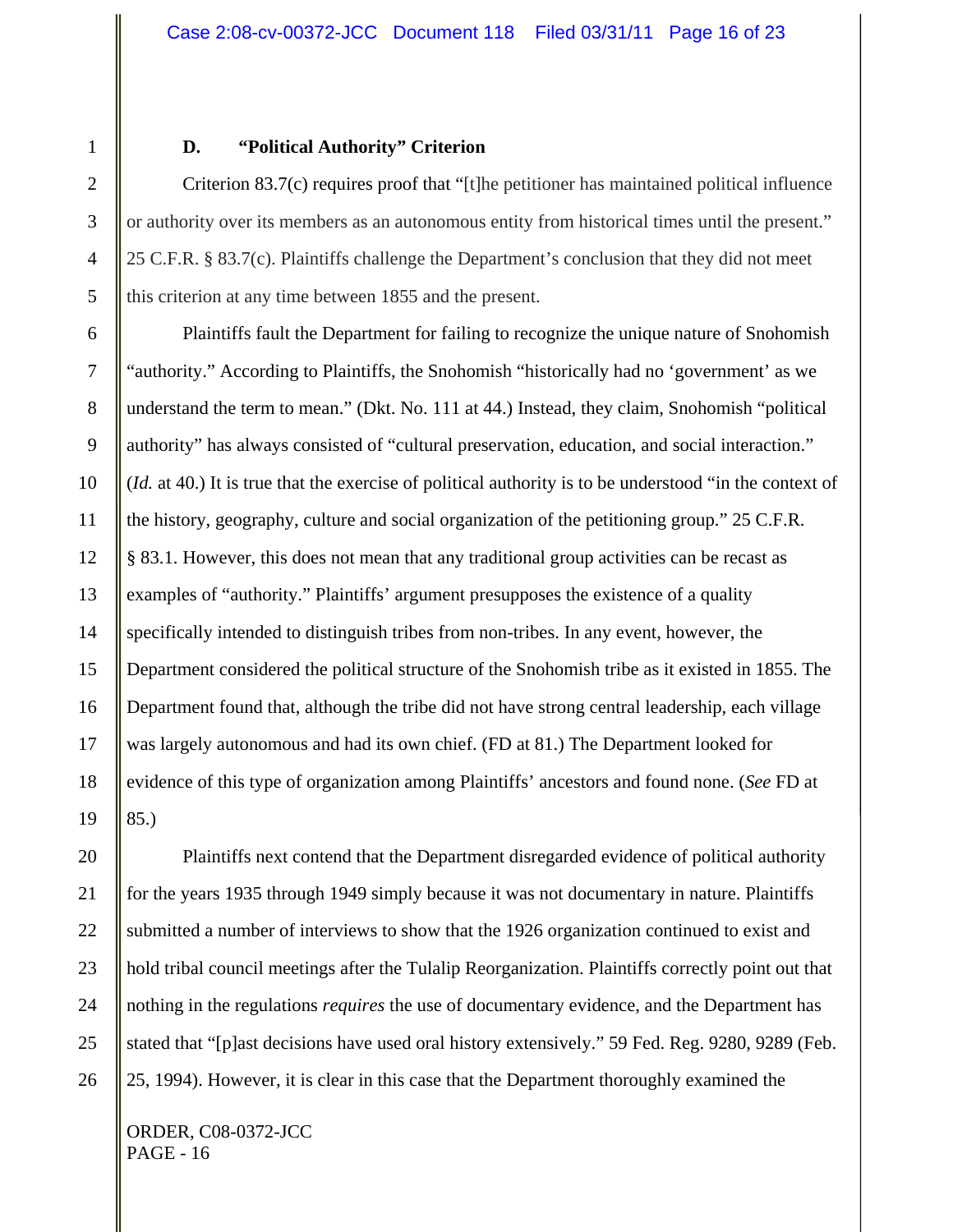1 2 3 4 5 6 7 8 9 10 11 interviews and found them to be lacking on their own merits. The Department pointed out that only two members of the group remembered any meetings taking place during the relevant period and that their memories were "fragmentary at best." (FD Summ. at 40.) One of these members described the meetings as "a bunch of Indians [who] got together," but could not recall any dates, times, locations, or topics discussed. (FD at 114.) The other member did not claim to have actually attended the meetings. (FD Summ. at 40.) Plaintiffs offered no other evidence of political authority for the years 1935 through 1949. The Department therefore concluded that Plaintiffs failed to meet criterion 83.7(c) for that fifteen-year period, but not because they lacked *documentary* evidence; Plaintiffs simply failed to meet their burden of proof. It was not irrational for the Department to require stronger evidence than that which Plaintiffs presented here.

12 13 14 15 16 17 18 19 20 21 22 23 24 25 26 Throughout their pleadings, Plaintiffs accuse the Department of subjecting their petition to a higher burden of proof than the regulations prescribe. Although "conclusive proof" is not required, the regulations place the burden on a petitioner to establish "a reasonable likelihood of the validity of the facts." 25 C.F.R. § 83.6(d). The meaning of this standard is far from obvious. However, in promulgating the acknowledgment regulations, the Department explicitly rejected a "preponderance" standard and a "more-likely-than-not" standard. *See* 59 Fed. Reg. at 9280–81. The Department indicated that a petitioner can fail to meet a criterion if the evidence is "too fragmentary" or if the "level of evidence is [not] high enough, even in the absence of negative evidence." *Id.* Though these statements offer only minimal guidance, they suggest that the standard is not nearly as petitioner-friendly as Plaintiffs claim. Plaintiffs specifically refer to it as a "preponderance standard" in their complaint (Dkt. No. 1 at 19–20) and seem to suggest that if a petitioner comes forward with any evidence at all, the burden shifts to the government to rebut that evidence. (*See* Dkt. No. 111 at 49; Dkt. No. 113 at 2, 20–21.) In other instances, they characterize the standard as creating a presumption that a criterion is met, requiring the government to establish a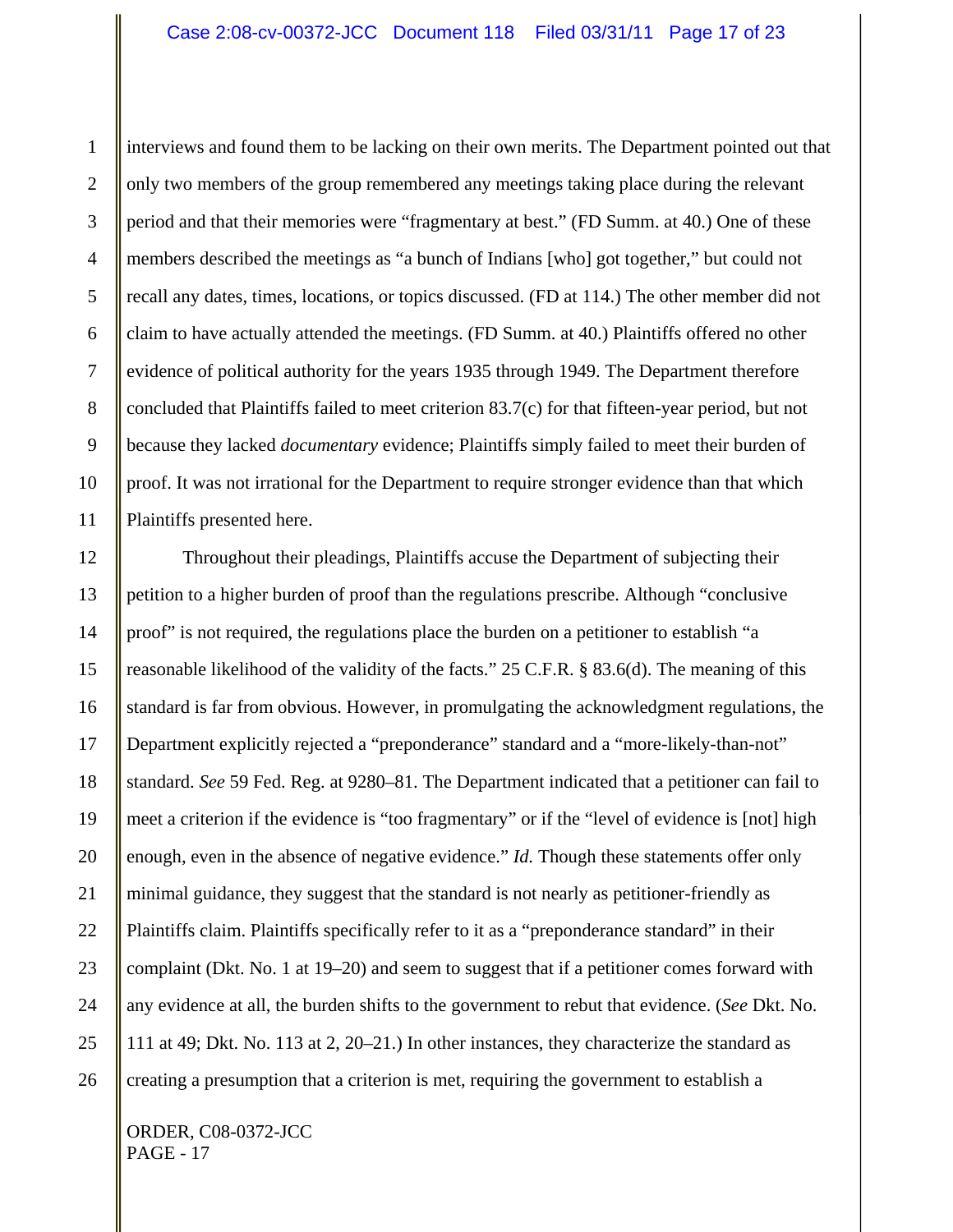1 2 3 4 5 6 7 8 9 10 11 reasonable likelihood that the facts do *not* exist. (*See* Dkt. No. 111 at 52; Dkt. No. 115 at 36.) The burden is on a petitioner, however, to prove all of the criteria, not on the Department to disprove them. Plaintiffs argue that the Department is required to resolve all ambiguities in favor of acknowledgment (*see* Dkt. No. 115 at 15), but nothing in the regulations supports this position. They further claim that the existence of evidence before and after a time period establishes a "reasonable likelihood" that the criterion is met during the time period. (*Id.* at 22.) The Department's comments indicate that this is exactly the kind of "fragmentary" evidence that will fail under the "reasonable likelihood" standard. In light of the sparse record that Plaintiffs have presented, particularly for the years 1935 through 1949, and given the presence of contradictory evidence during the same time period, this Court cannot conclude that the Department applied the evidentiary standard incorrectly.

12 13 14 15 16 17 18 19 20 21 Plaintiffs also argue that the Department improperly construed the group's claims activities against it. There is nothing to suggest that the Department interpreted Plaintiffs' claims activities as evidence that they *lacked* political authority; the Department simply determined that claims activities alone could not satisfy criterion 83.7(c). (*See* FD at 123.) In fact, the Department noted that claims activities *can* provide evidence of political authority in some circumstances, and the Final Determination describes the nuanced analysis that the Department conducts with respect to such activities. (*See* FD at 123.) Plaintiffs failed to establish that their claims activities involved issues so important or controversial to the group that the pursuit of such claims would necessarily entail the exercise of political authority. (FD at 123.)

22 23 24 25 26 Plaintiffs further argue that, even if their claims activities are not evidence of political authority, the Department still failed to consider the other functions listed in the group's bylaws that are unrelated to claims. The Final Determination clearly discusses the various social programs that the group has administered, including the distribution of food vouchers and provision of foster care. (*See* FD Summ. at 44.) The Department found that only a small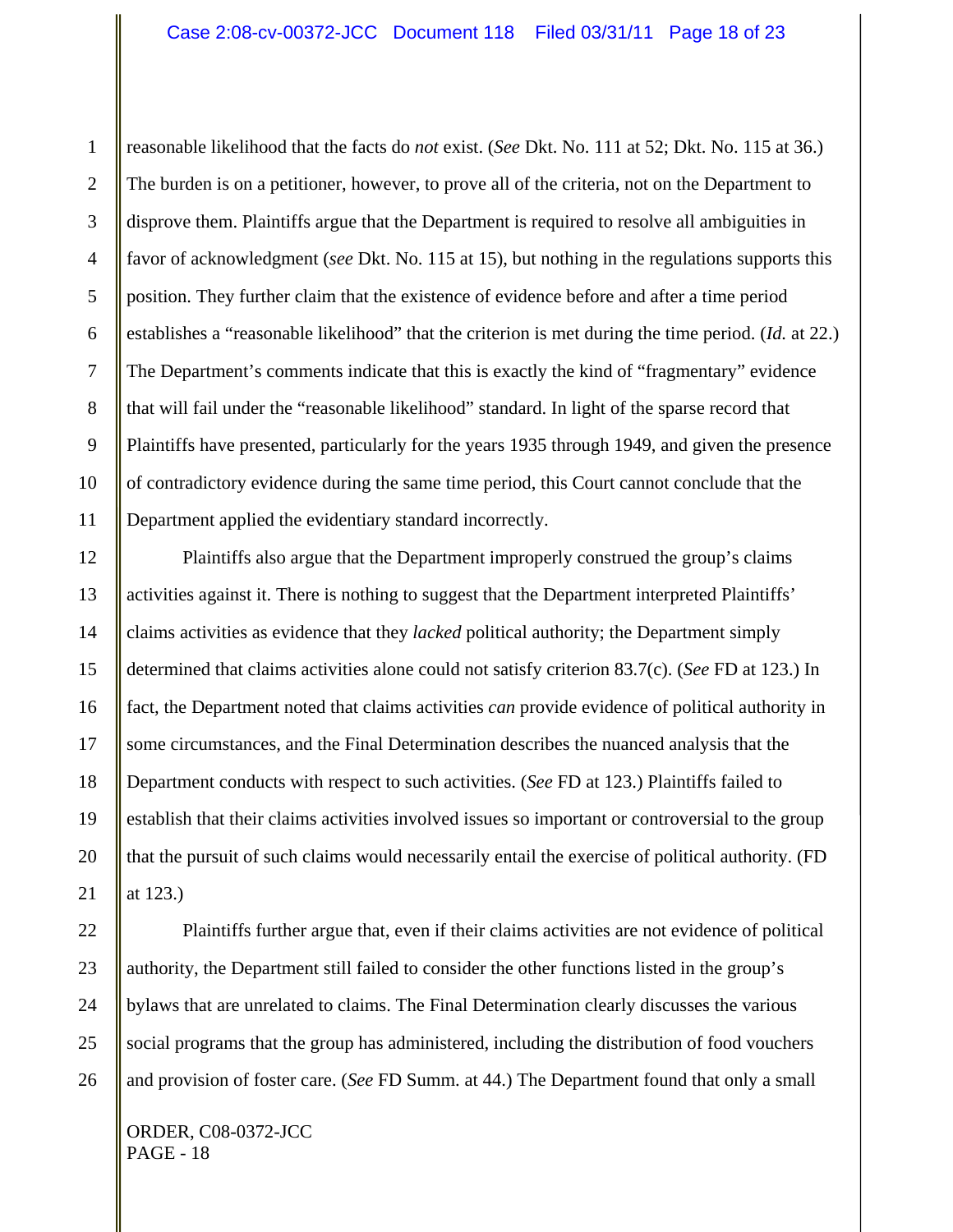3 4 portion of the group's membership took part in such programs. (*Id.*) It also noted the low attendance figures for the group's primary political event—the annual meeting—and found little evidence that the group's membership has influenced or been influenced by the tribal council's decisions. (FD Summ. at 44–45.)

5 6 7 8 9 10 11 12 13 The balance of Plaintiffs' arguments concerning criterion 83.7(c) have already been addressed in the "identification" and "community" discussions. Plaintiffs argue that they should receive credit for the "political authority" exercised by on-reservation Snohomish leaders before 1935, but the Department found that Plaintiffs' ancestors had not maintained ties with this group. Plaintiffs also argue that various historical events—the Tulalip Reorganization, the Great Depression, and World War II—are responsible for the evidentiary gap between 1935 and 1950, but the Department determined that these historical factors could not excuse a complete lack of evidence. Because the Department's explanations are equally valid in the context of criterion 83.7(c), Plaintiffs' arguments fail here as well.

14

1

2

#### **E. "Tribal Descent" Criterion**

15 16 17 18 19 20 21 22 23 24 25 26 Criterion 83.7(e) requires proof that "[t]he petitioner's membership consists of individuals who descend from a historical Indian tribe." 25 C.F.R. § 83.7(e). Plaintiffs challenge the Department's conclusion that they could not establish Snohomish descent for a sufficient percentage of their membership. They argue that the Department failed to consider documents in which the "Snohomish Tribal Committee" approves their ancestors' applications for membership in the 1926 organization. The Department appears to concede that it did not consider this evidence, stating that such evidence, by its very nature, does not indicate descent. (*See* Dkt. No. 100 at 37.) However, the regulations state that evidence of descent includes "[a]ffidavits of recognition by tribal elders, leaders, or the tribal governing body identifying . . . ancestors of present members as being descendants of a historical tribe." 25 C.F.R. 83.7(e)(1)(iv). It is not immediately clear whether Plaintiffs' committee-approval documents fall into this category. However, the Court need not decide this issue. In order to prevail on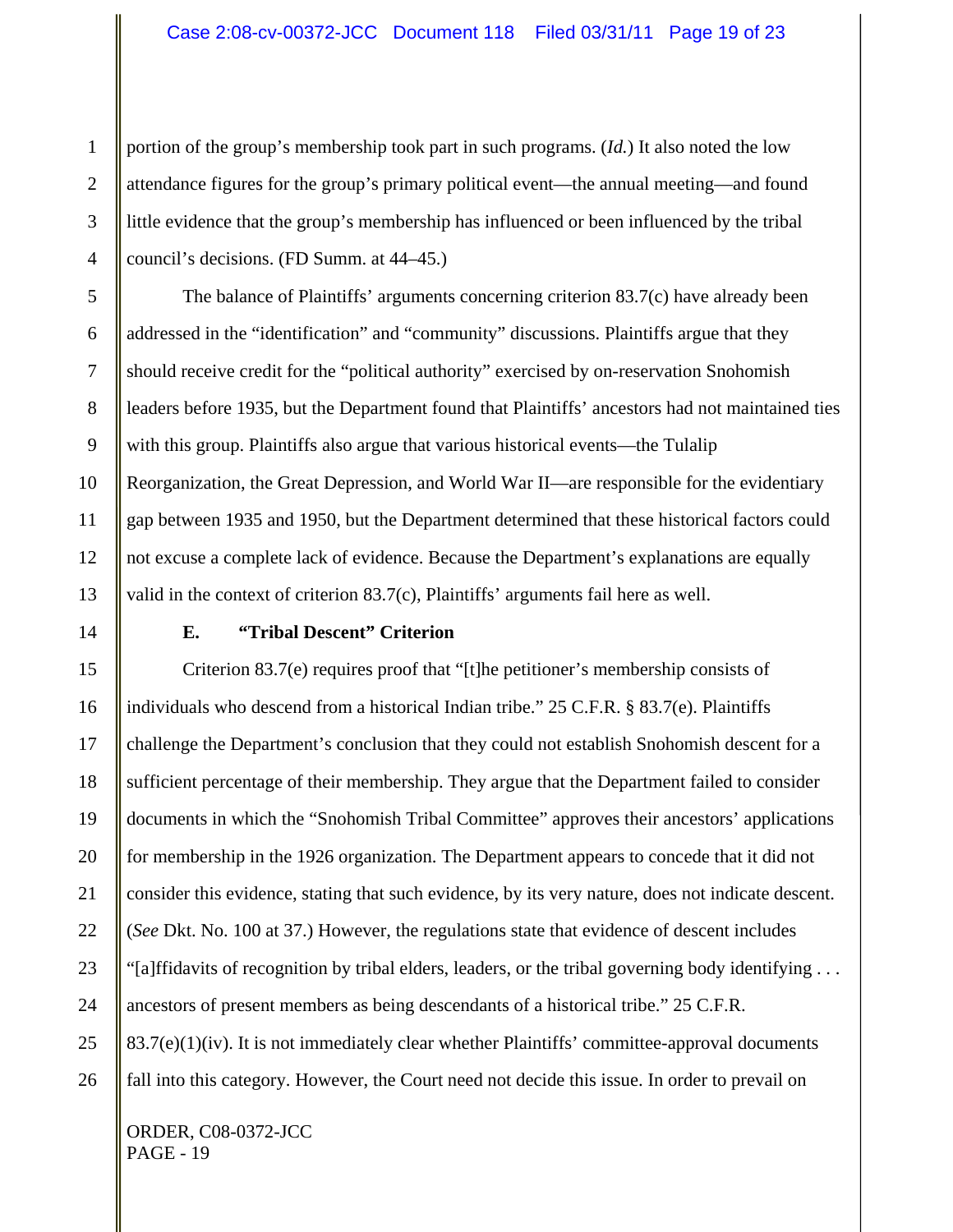their APA claim, Plaintiffs needed to establish that the Department was arbitrary or capricious on all four of the contested criteria. Even assuming that Plaintiffs are correct with respect to criterion 83.7(e), they still fail three of the seven mandatory criteria. The Department is therefore entitled to summary judgment on Plaintiffs' APA claim.

1

#### **F. Due-Process Claim**

Plaintiffs allege that the Department violated their procedural-due-process rights by failing to correctly apply the acknowledgment regulations. Specifically, they claim that the Department failed to "take into account historical situations and time periods for which evidence is demonstrably limited or not available," as required by 25 C.F.R. § 83.6(e), and failed to apply the "reasonable likelihood" standard contained in 25 C.F.R. § 83.6(d).

To assert a procedural-due-process claim under the Fifth Amendment, a plaintiff must first establish a constitutionally protected "liberty" or "property" interest. *Board of Regents of State Colleges v. Roth*, 408 U.S. 564, 569–70 (1972). A government benefit is not a protected property interest unless the plaintiff has a "legitimate claim of entitlement to it." *Id.* at 577. Plaintiffs do not contend that a petitioning Indian group has a "legitimate claim of entitlement" to being an acknowledged tribe. Instead, they claim that their members have a property interest in various federal benefits that are only available to members of acknowledged tribes. An Indian group can pursue due-process claims on behalf of its individual members if those members were previously receiving individual benefits that were terminated when Congress began conditioning eligibility on tribal status. *Greene v. Babbitt*, 64 F.3d 1266, 1273–74 (9th Cir. 1995). However, Plaintiffs cannot point to any evidence that their members actually received individual benefits that were terminated due to a lack of tribal status. Therefore, Plaintiffs have not established a protected property interest.

26 Even if Plaintiffs had presented such evidence, the Court has concluded that the Department did not err in denying Plaintiffs' petition. The Department properly concluded that the historical circumstances did not explain the significant gaps in the record. The Department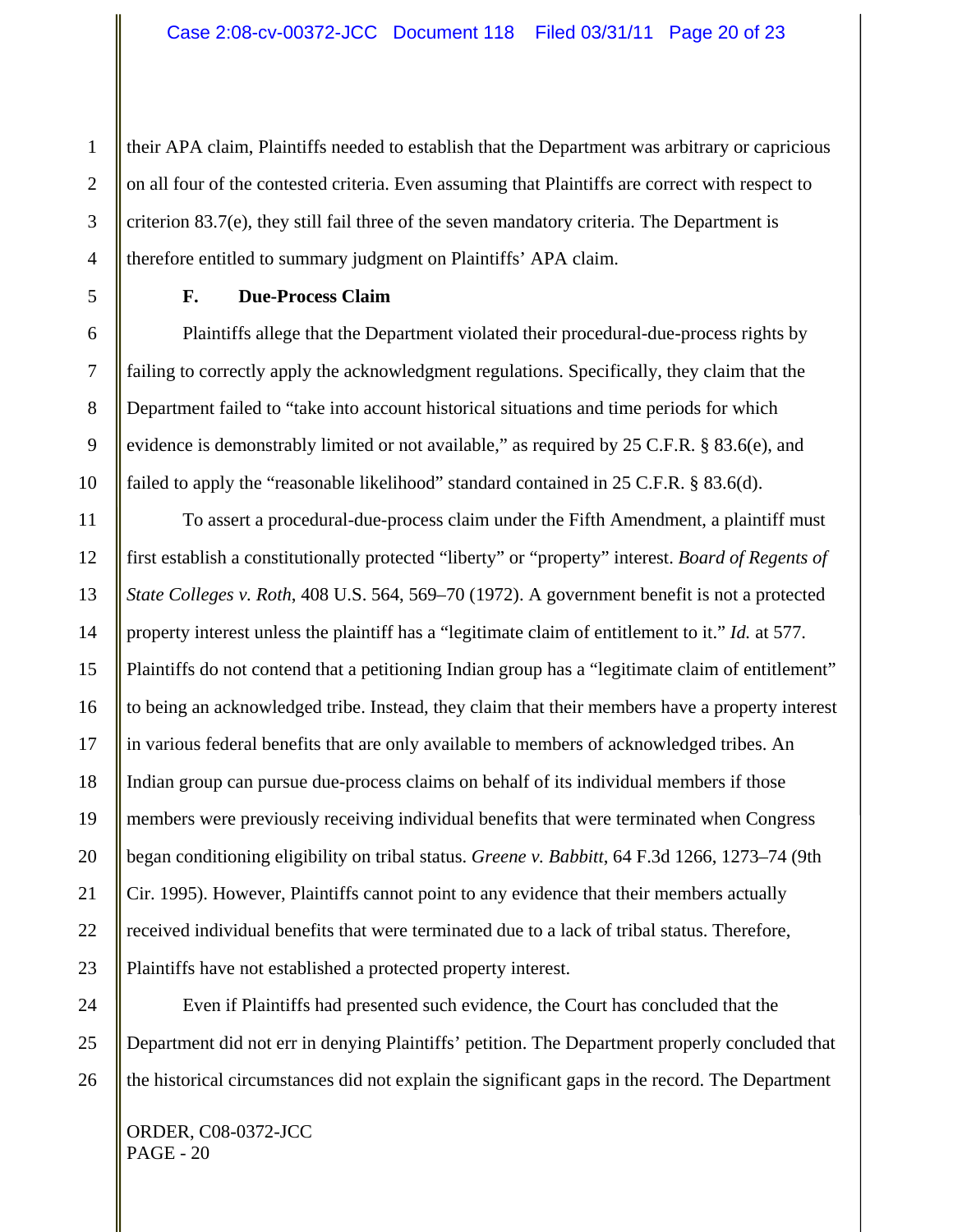also properly concluded that the evidence did not establish a reasonable likelihood that Plaintiffs satisfied the criteria. Because Plaintiffs have not shown that the evaluation of their petition was defective in any way, the Department is entitled to summary judgment on Plaintiffs' due-process claim.

## **G. Equal-Protection Claim**

Finally, Plaintiffs allege that the Department violated their equal-protection rights. Though their pleadings are difficult to decipher, Plaintiffs appear to allege discrimination on the basis of race and gender. (*See* Dkt. No. 1 at 22–23.) They accuse the Department of using the fact that their ancestors married white settlers as a basis for concluding that the group failed to demonstrate Snohomish descent. They further claim that the Department used the fact that their ancestors were "mixed-blood Indians" as a basis for concluding that they had not maintained ties with the historical Snohomish tribe. Plaintiffs cannot substantiate any of these allegations.

First, there is no indication that the Department based its descent analysis on anything other than a person's ancestry. In many instances, the Department noted multiple tribal ancestries for the same individual, but nevertheless classified a family line as "Snohomish" if Plaintiffs could establish *any* Snohomish ancestry for that line. (FD at 136.) However, while Plaintiffs' members descend almost exclusively from Indian women who married white men, Plaintiffs failed to establish a "reasonable likelihood" that these women were Snohomish. The Court is satisfied from the Final Determination that the Department's decision was not based on a failure to meet any blood-quantum threshold; it was based on a failure to meet an evidentiary threshold. The fact that Plaintiffs' ancestors married non-Indians did not affect the analysis.

Second, the Department did not treat a person's race as evidence that the person lacked community ties. It is true that close familial relationships often permit an inference of social interaction, but because Plaintiffs' mixed-blood ancestors had white fathers, the Department

ORDER, C08-0372-JCC PAGE - 21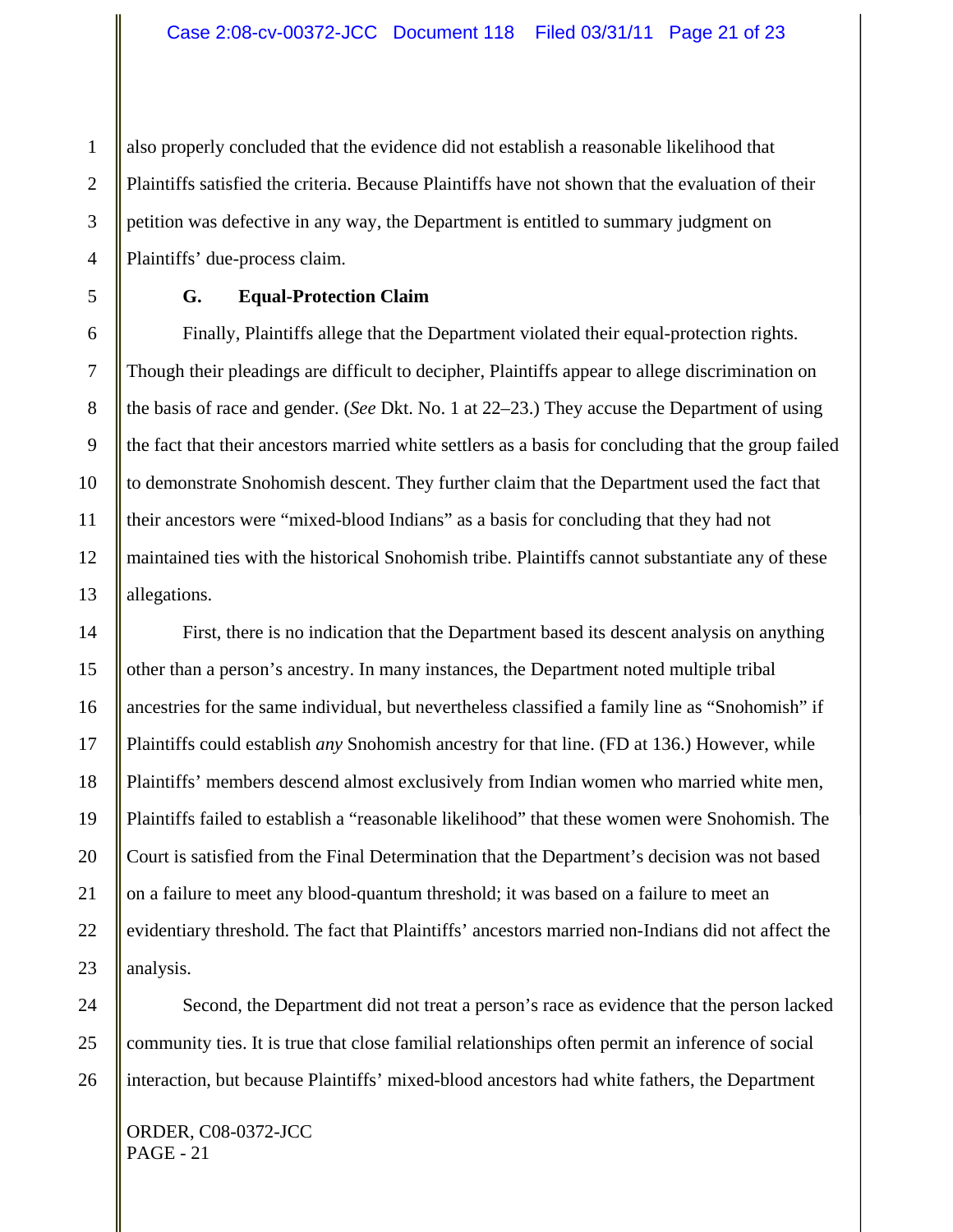was not prepared to assume that they maintained ties with the Indian side of the family. (*See* FD at 41.) Instead, the Department looked for evidence of *actual* interaction and found that Plaintiffs' ancestors overwhelmingly integrated into non-Indian communities. (*See* FD at 43– 45.) The Department even looked for evidence that Plaintiffs' ancestors formed a distinct mixed-blood community but found none. (*See id.*) The denial of Plaintiffs' petition resulted from a failure of proof, not from discrimination.

7 8 9 10 11 12 13 14 15 16 17 18 19 20 21 22 23 24 25 26 In their Opposition Brief, Plaintiffs appear to set forth an entirely different theory, claiming that the Department violated their equal-protection rights by treating them differently than other similarly situated petitioners. (Dkt. No. 115 at 44.) Specifically, they claim that the Department granted the Samish tribe's petition for acknowledgment despite the fact that the Samish intermarried with whites, did not live on a reservation, and had little evidence of external identifications for substantial periods of time. These facts, however, do not establish that the petitioners are similarly situated. The Department's analysis clearly suggests that an off-reservation entity *could* satisfy the criteria; Plaintiffs simply failed to prove that *their* offreservation entity satisfied the criteria. Although the Final Determination for the Samish tribe states that there was "little evidence" of external identifications for "substantial periods of time," it is impossible for the Court to conclude from this statement that the two groups are similarly situated. As an initial matter, the Samish petition was evaluated under the 1978 regulations, which required petitioners to show substantially continuous identification since "historical times." The 1994 regulations only require identifications since 1900. (*See* FD Summ. at 15 (noting this difference).) It would be reasonable for the Department to demand more frequent identifications in light of the shorter timeframe. More importantly, however, the Proposed Finding for the Samish tribe indicates that the Department found no external identifications during a 15-year period. Plaintiffs, in stark contrast, were unable to produce any external identifications for a 50-year period. The Department was well within its discretion to reach different outcomes for these two petitioners. Although Plaintiffs may perceive

ORDER, C08-0372-JCC PAGE - 22